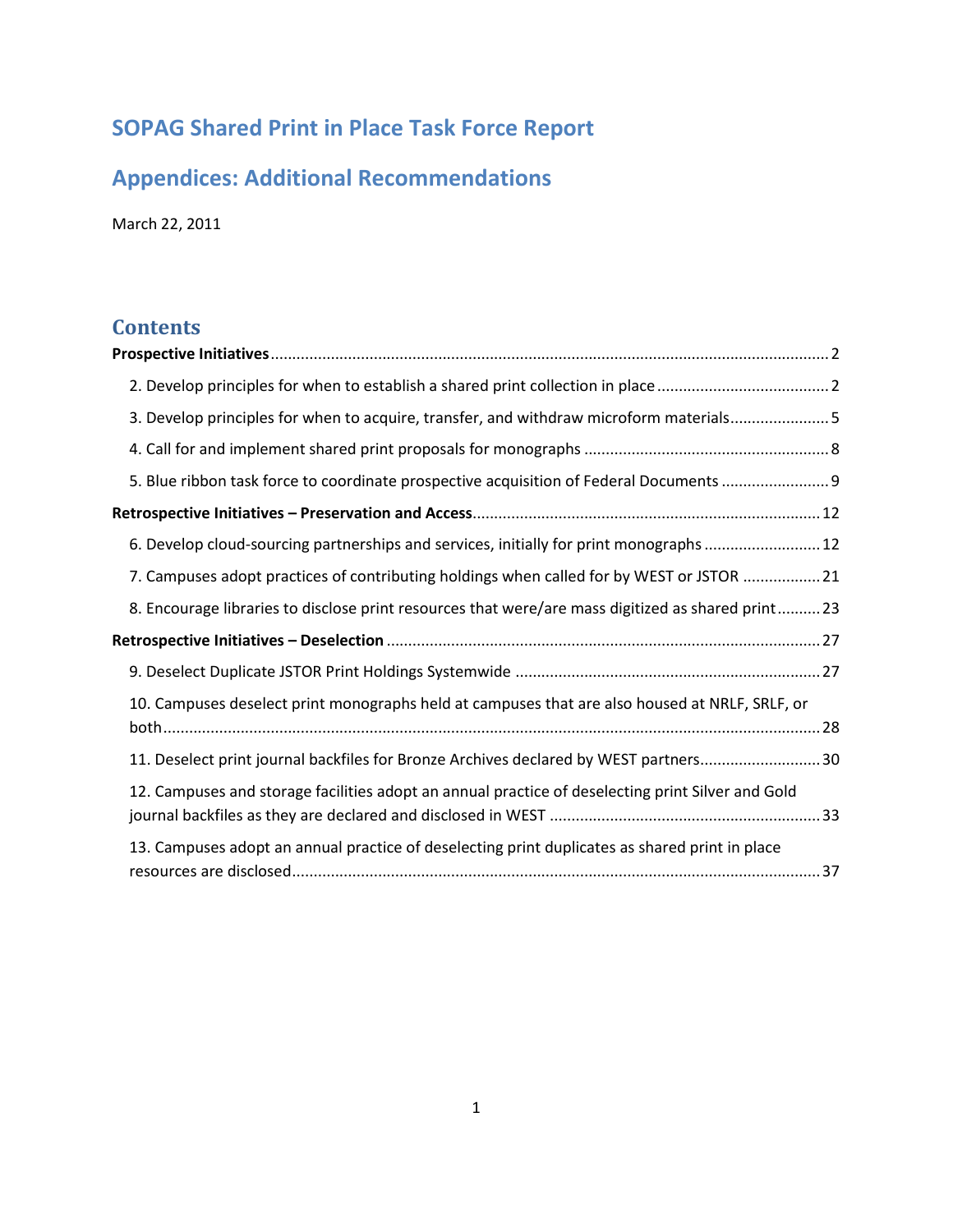## <span id="page-1-0"></span>Prospective Initiatives

## <span id="page-1-1"></span>2. Develop principles for when to establish a shared print collection in place

## **Where we are now**

An assumption of our charge is that there will not be enough room in the RLFs to house all shared and persistent collections, and that some of these collections will have to reside at the campuses. There may also be cases where it makes sense to develop print collections at a full service library rather than in a storage facility. The decision to develop or retain a shared print collection in an RLF or in a full service library may depend upon the desired outcomes and behaviors for a collection.

Implicit in the persistent and recommended shared print in place policies is the notion that decisions to collect collaboratively and depend upon collections held at another campus need to be agreed upon in advance by all or most campuses (even if only one or two campuses are actually developing the collection) such that non-archiving campuses can make explicit decisions about whether to duplicate or retain duplicates.

Campus libraries will be more willing to withdraw materials or avoid duplicate purchasing based on explicit initiatives to collect or retain on behalf of the system and subsequent application of preservation, retention and lending guarantees (codified in the "Persistence" and "shared print in place" policies.). Additional space can thus be created at the campus level, allowing libraries more space for new materials or repurposing projects.

There are various types of print collections that are more or less formally coordinated. Those that are coordinated systemwide have common behaviors, including all of the behaviors codified in the recommended shared print in place policies. Those that are not coordinated systemwide may have a wide variety of behaviors (or no explicit behaviors.) The types can be generally described as:

- 1. UC collections that now fall under the "Persistence Policy" are:
	- $\bullet$ Most unrestricted materials at the RLFs. Behaviors are codified for recall and withdrawal but not for disclosure or explicit retention periods.
- 2. UC collections that now fall under a Shared Print agreement and to which systemwide behaviors/policies are/would be applied are:
	- Collections indexed on the Shared Print website with the "shared print" icon. These are explicitly approved by CDC and managed and coordinated by CDL Shared Print. Some are Shared Print held in place (e.g. UCM Springer Monographs Collection) and some are Shared Print held in storage (e.g. UC JSTOR collection, Shared Print for Licensed Content collections, EEBO Microform collection).
	- Prospectively acquired print collections that the Shared Monographs Coordinating Group will organize with bibliographer groups. The initiative statement ensures the application of shared print policies and involves explicit approval by CDC prior to implementation.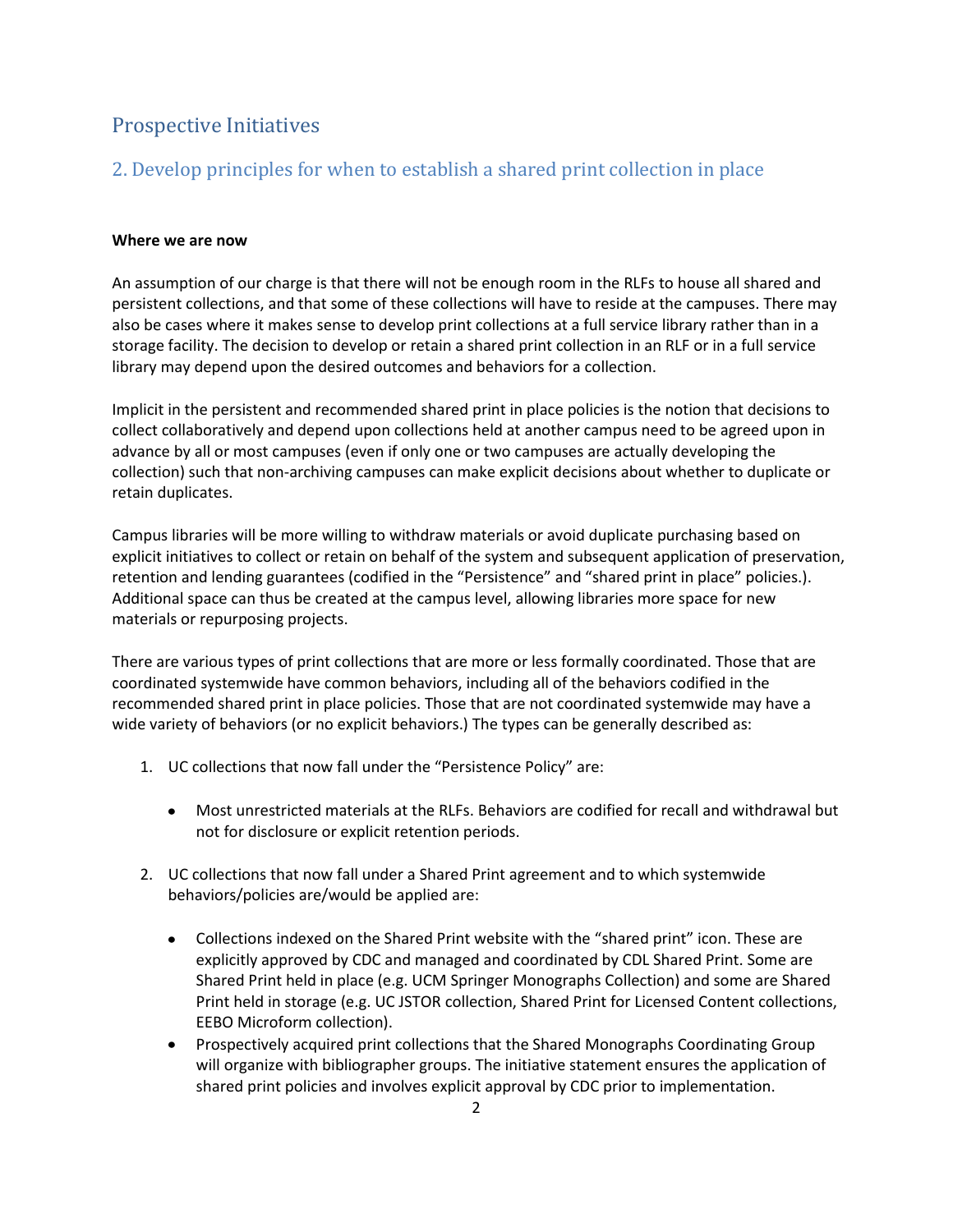- 3. UC collections that are coordinated by bibliographer groups, between individual campuses or between individual campuses and other universities.
	- Collections indexed on the Shared Print website without the "shared print" icon (e.g. Last copy journal subscription agreements among some UC bibliographer groups)
	- Informal or undocumented cooperative collection agreements

## **Where we want to be**

UC Libraries want a set of principles for when to build or retain a print collection in a full service library (or set of libraries) and when to build or retain one in an RLF. Such principles might take into account the cost to store and manage the resources, risk factors for the resources, available space, anticipated systemwide use, "neutrality" of location, expectations of a full service library to provide content and services to cloud source services, etc.

- Maximize the number of shared print (in place or in RLF) collections at UC libraries to support CDC's vision of  $21<sup>st</sup>$  Century collections.
- Increase the visibility and accessibility of shared print collections across UC, through network level disclosure of shared print commitments in union catalogs (e.g. NGM) and common behaviors
- Have in place a systemwide approach to easily identify retention commitments
- Undertake responsible de-accessioning of unwanted duplicates at the campus level based on explicitly agreed upon collecting responsibilities
- Make dynamic use of recovered collections space at campuses
- Provide incentives and support to campuses agreeing to house and maintain persistent, shared or last copies on a campus

## **Recommendation**

In developing principles for when to create shared print in place collections, CDC/CDL Shared Print should consider: the benefits vs. the challenges of having such a collection on a campus; risk management factors (i.e., loss rates, electronic availability, ability to access from storage, etc.); costs to store in a full service library vs. storage facility; when to apply rolling wall behaviors to move materials from full service libraries to storage; and future strategic collection management decisions with extramural partners (e.g., ease of contribution of the shared collections to WEST, the Cloud, and other potential partners). Principles are needed for both prospective collection building and retrospective collections that may potentially be declared shared print in place.

## **Benefits (pros)**

- Space avoidance at the RLFs
- Space savings on campuses that withdraw duplicate materials
- Clear guidelines for when and where to position a shared print collection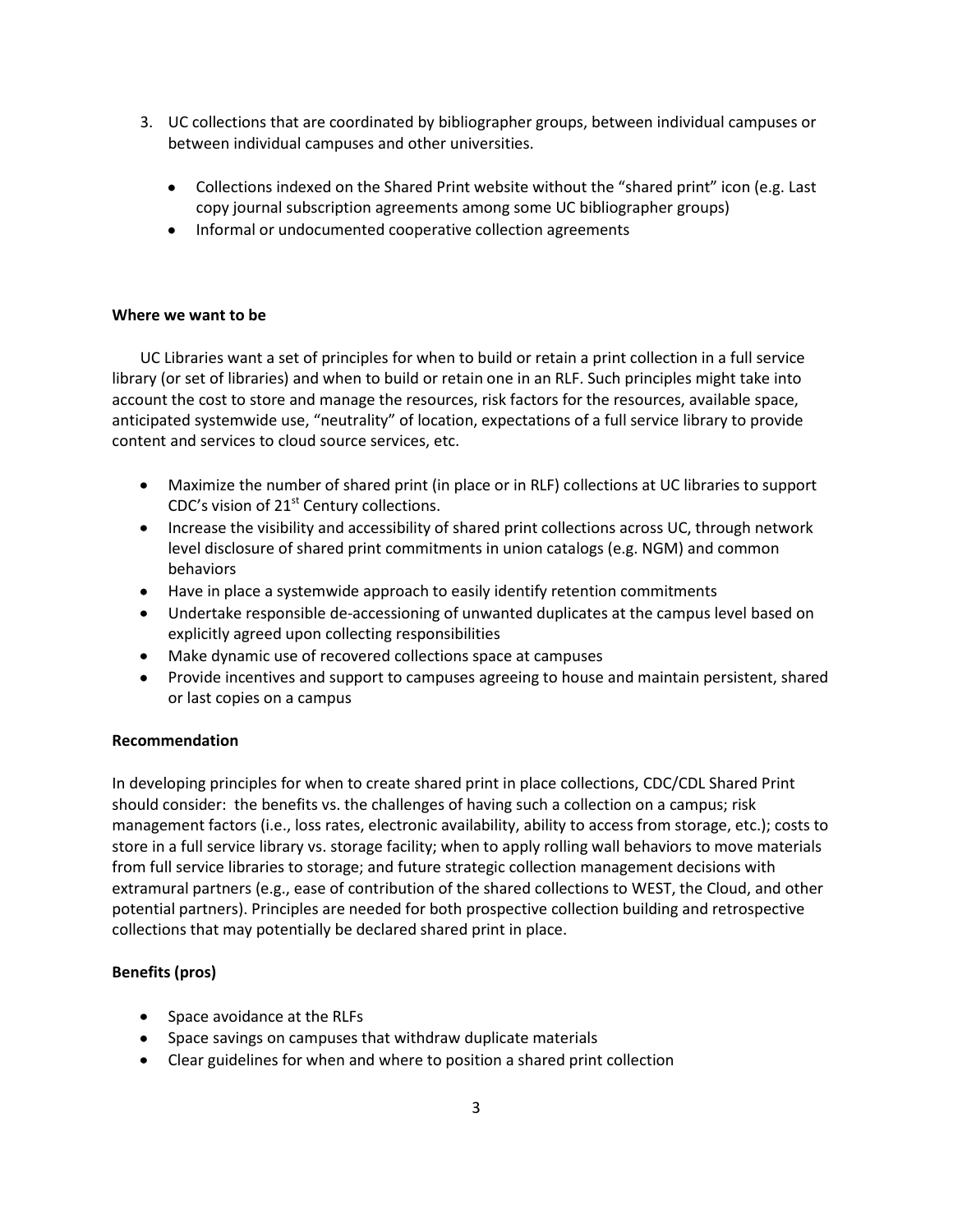- Patrons at the holding campus (presumably the campus with the most interest in the collection) would have immediate, on-site access
- Potential for campuses to volunteer discrete local collections as shared print in place without having to move them to an RLF

## **Challenges (cons)**

- Buy-in for shared prospective collecting of print materials is less certain than for the strongly stated preference of UC Bibliographers Groups for shared electronic materials. The number of participating campuses is likely to vary by proposal. Cooperative agreements (formal or informal) may be a more flexible and attractive alternative for some campuses.
- Buy-in for declaring collections Shared Print in Place retrospectively is less than certain. For unique collections, campus would likely preserve and retain anyway. Currently, there is little incentive for giving up ownership of an existing collection.
- Intershelving shared print materials into a library's regular collections may cause confusion, both to users and staff.
- Materials shelved on a campus are more vulnerable to theft, defacement, loss, and misshelving.
- Archival/preservation conditions are often less than optimal when shelved on campus.
- Potential political consequences of using campus or donor funds for UC purchases, particularly if they are shelved at another campus
- Higher cost-per-unit shelving on a campus than at an RLF

## **Timeline**

| March-May 2011 | CDC, RLF Directors and CDL Shared Print develop principles for when to develop |
|----------------|--------------------------------------------------------------------------------|
|                | a shared print collection in place and when to develop one in an RLF. Include  |
|                | principles for when to move "in place" collections to storage.                 |
|                |                                                                                |

- June 2011 SOPAG review and endorsement
- July 2011 UL review and endorsement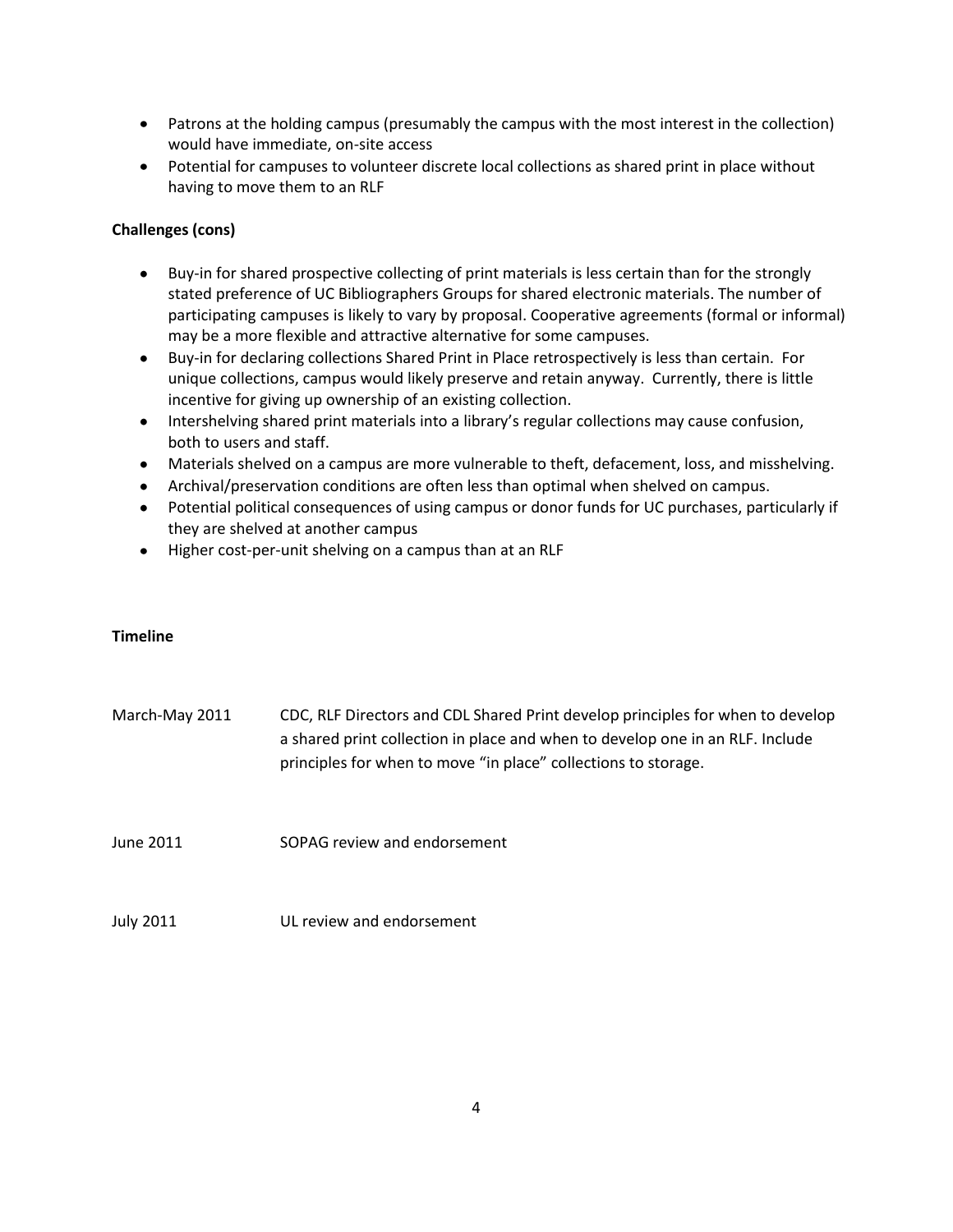## <span id="page-4-0"></span>3. Develop principles for when to acquire, transfer, and withdraw microform materials

## Where we are now

- UC has a long history of coordinated acquisition of microform sets under the auspices of the Shared Collection Acquisition Program (SCAP, formerly in collaboration with Stanford). These retrospectively acquired sets typically reside at a campus or an RLF, with print content guides or finding aids distributed to each campus.
- Over time, the acquisition of other microform materials has not been coordinated and as a result, there are multiple sets across the system. Many microform titles, particularly periodicals or newspapers, are ongoing in nature, with multiple open subscriptions across the system.
- Our local collections each developed over many years prior to the internet and the availability of content in an electronic format. While much valuable and unique primary source content may be available only in micro formats, many sets may no longer be needed to support current research needs or may no longer be needed in multiple copies across the system.
- Many microform titles are located at the RLFs, in addition to multiple titles held locally at the campuses.

## Where we want to be

- UC will acquire microform content selectively and in closer collaboration with other campuses in order to avoid unintended duplication, achieve overall financial savings and make judicious use of valuable space.
- The microform collection footprint across UC will be much reduced.
- UC Bibliographer Groups play an important role in the collection development process and campus representatives will communicate local interest in acquiring a new microform set to their counterparts at other campuses.
- UC will not only continue to rely on CRL's collections acquired on our behalf, but will take a coordinated and pro-active role in shaping their acquisition of expensive microform sets through the annual CRL [Purchase Proposal Program](http://www.crl.edu/collections/collection-building/cooperative-resource-development/pp-program) and the ongoing [Demand Purchase Program](http://www.crl.edu/collections/collection-building/cooperative-resource-development/demand-purchase) to make the most of our collective memberships.

## Recommendations

- Each campus should conduct a review of their microform holdings and develop local criteria for when a microform collection should be held on site instead of transferred to an RLF.
- Each campus should develop local criteria for when a microform collection should continue to be held on site, instead of relying on identical holdings at NRLF, SRLF, or both.
- Each campus should develop criteria for deselection of microform titles held at the campus, when identical holdings are on deposit at NRLF, SRLF, or both.
- Each campus should develop criteria for when to acquire a new microform set, in consort with review of CRL holdings and with communication with UC subject Bibliographer Groups.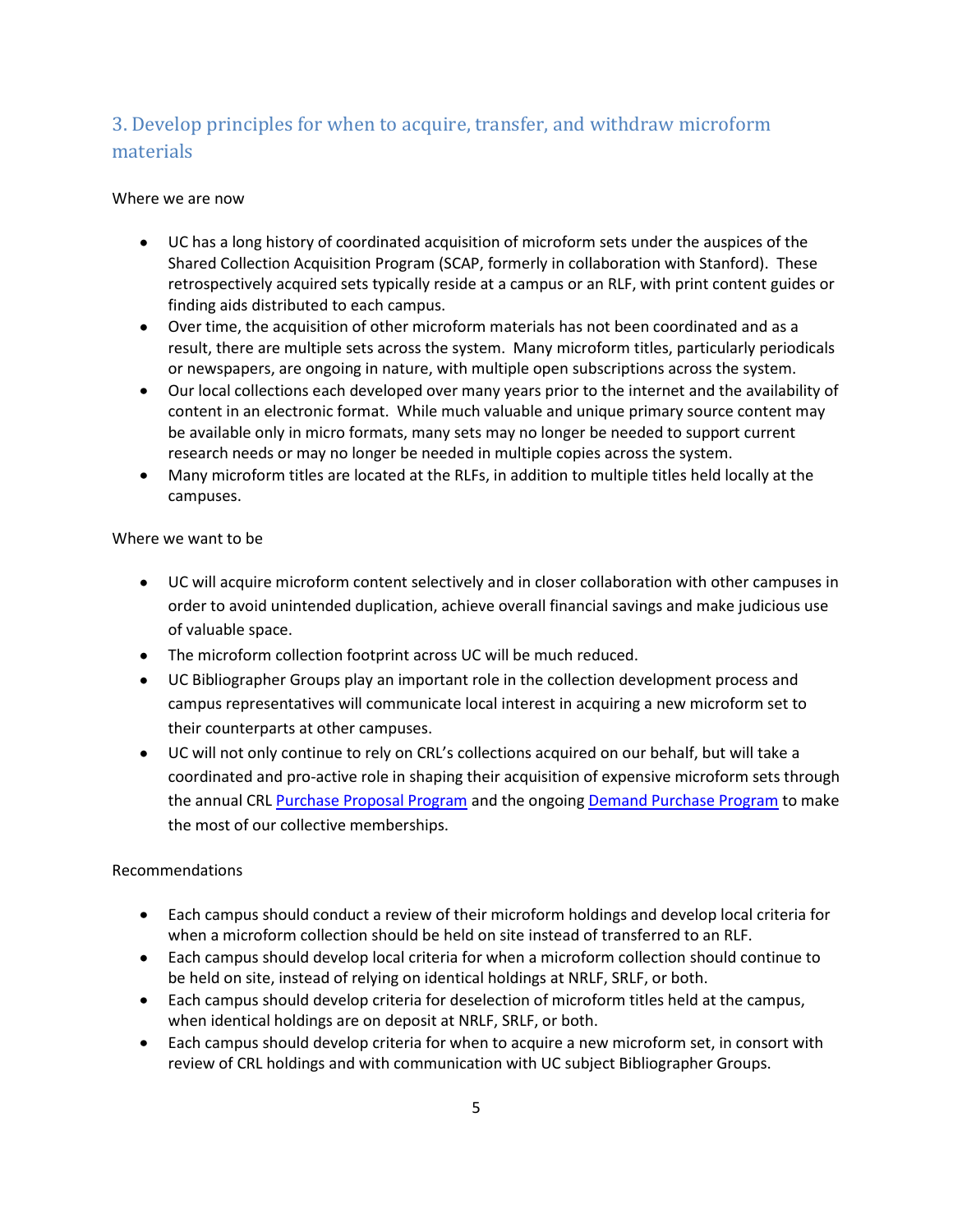Each campus should develop new or modified access and reference services for shared microform collections that are stored off-site in order to connect users with the needed resources. The RLFs are not staffed to provide reference services or higher levels of access services to our users. Campuses should be prepared to continue to provide these services for shared microform collections, wherever those collections might be stored.

## Benefits (pros)

- UC will continue to acquire valuable content produced in microform-only format to extend the collective depth of our research collections.
- Campuses will continue to build local collections of distinction in select subject areas.
- UC subject Bibliographer Groups will play a key role in the collaborative development of our prospective shared UC collective collection.
- Campuses will be able to reduce their overall microform collection footprint and repurpose reclaimed space.
- Campuses may identify opportunities for format migration to an electronic version, if content is not already available via CDL Tier 1 or locally licensed access.
- By transferring microform sets to an RLF, campuses will contribute to the de facto development of a UC shared microform collection.
- Campuses may transfer unique sets collectively acquired under SCAP to an RLF.
- Campuses may identify sets at the campus and already on deposit at an RLF -- that are no longer needed to support local research needs and designate the duplicate campus set for withdrawal.

## Challenges (cons)

- NRLF and SRLF have limited capacity for incoming deposits, and potential microform deposits must be factored within the existing annual allocations.
- Several campuses sending large numbers of microforms to the RLFs in 2011 could overwhelm the RLFs' processing capacity.

#### Extramural partners

CRL

## Transformative Potential

Campuses will collectively contribute to the development of a UC shared distributed microform collection, held at the RLFs or in place at a campus. In this way, we will collectively maintain access to valuable content in less-preferred formats that require mediated access. We have opportunities across the system to rethink the use of library space to meet the evolving needs of our users in an increasingly networked digital environment.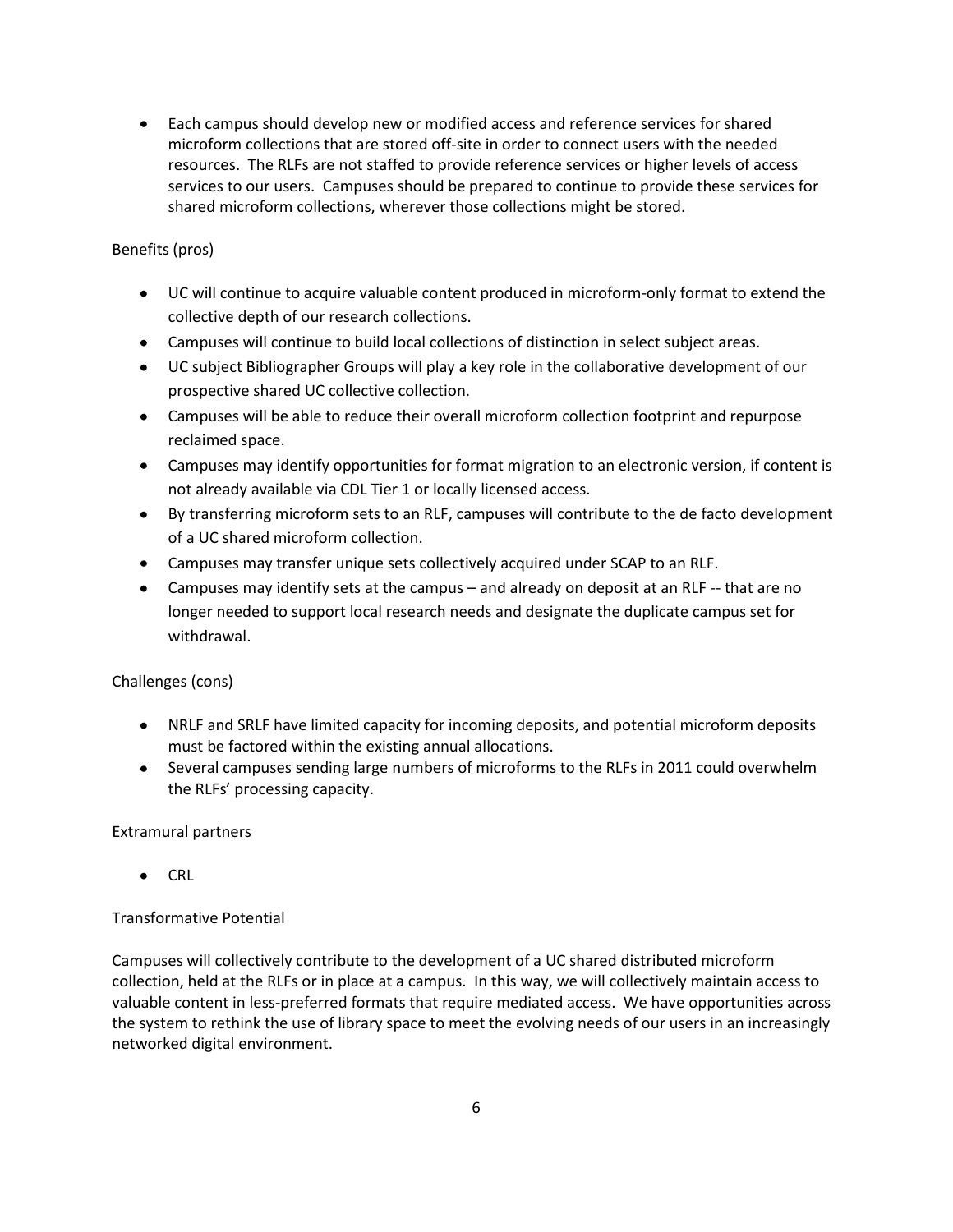Dependencies, related recommendations or initiatives

The OCLC Cloud-sourcing report provides significant space saving and annual cost avoidance estimates that could be realized at ARL libraries if a robust shared print service provision for mass-digitized books were available today.

## **Timeline and Activities**

Early 2011 - Campuses generate lists of microform serials and monographs and identify materials that should remain on site. Campuses deaccession titles, already on deposit at an RLF, from the local collections.

Spring 2011 – Campuses factor in microform deposits when the RLFs request anticipated deposit requests. A campus microform transfer (deposit) to an RLF may be part of 1) its annual deposit allocation; 2) an exceptional deposit (i.e. subject to accessioning fees); or 3) a shared collection (which may or may not be subject to accessioning fees).

Late 2011-2012 – UC campuses, under CDC guidance and with input from the Bibliographer Groups, better coordinate communication with CRL. Identify new microform sets and recommend for acquisition through the annual CRL Purchase Proposal Program. Promote active use by ILL of the ongoing Demand Purchase Program to make the most of our collective CRL membership.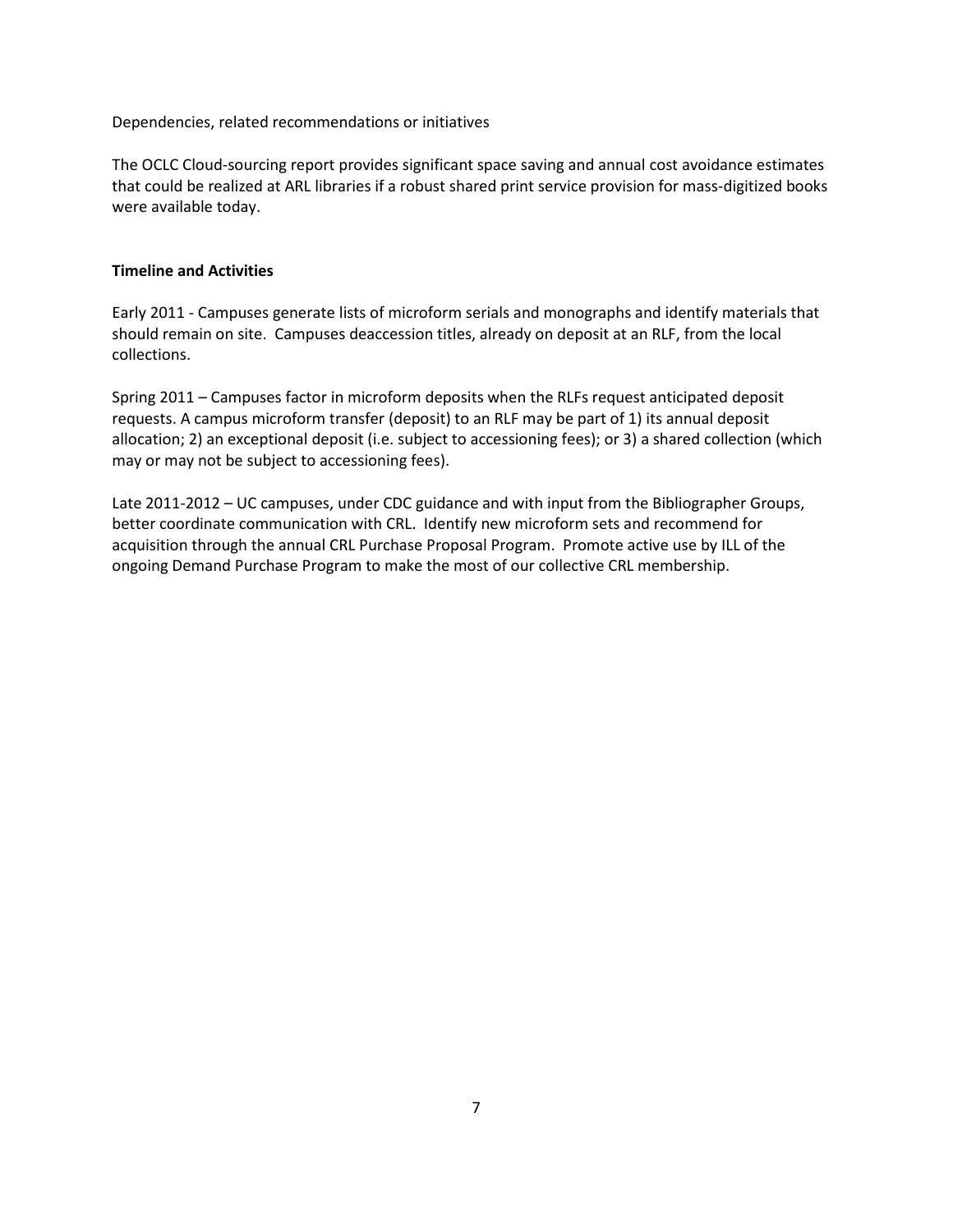## <span id="page-7-0"></span>4. Call for and implement shared print proposals for monographs

We endorse the recommendation of the Shared Monographs Planning Group report (October 11, 2010) and the subsequent Charge to the Shared Print Coordinating Group (SPCG) by CDC on December 13, 2010. The SPCG will work with the UC Bibliographer Groups and track progress toward implementation of Shared Print in Place programs across the campuses.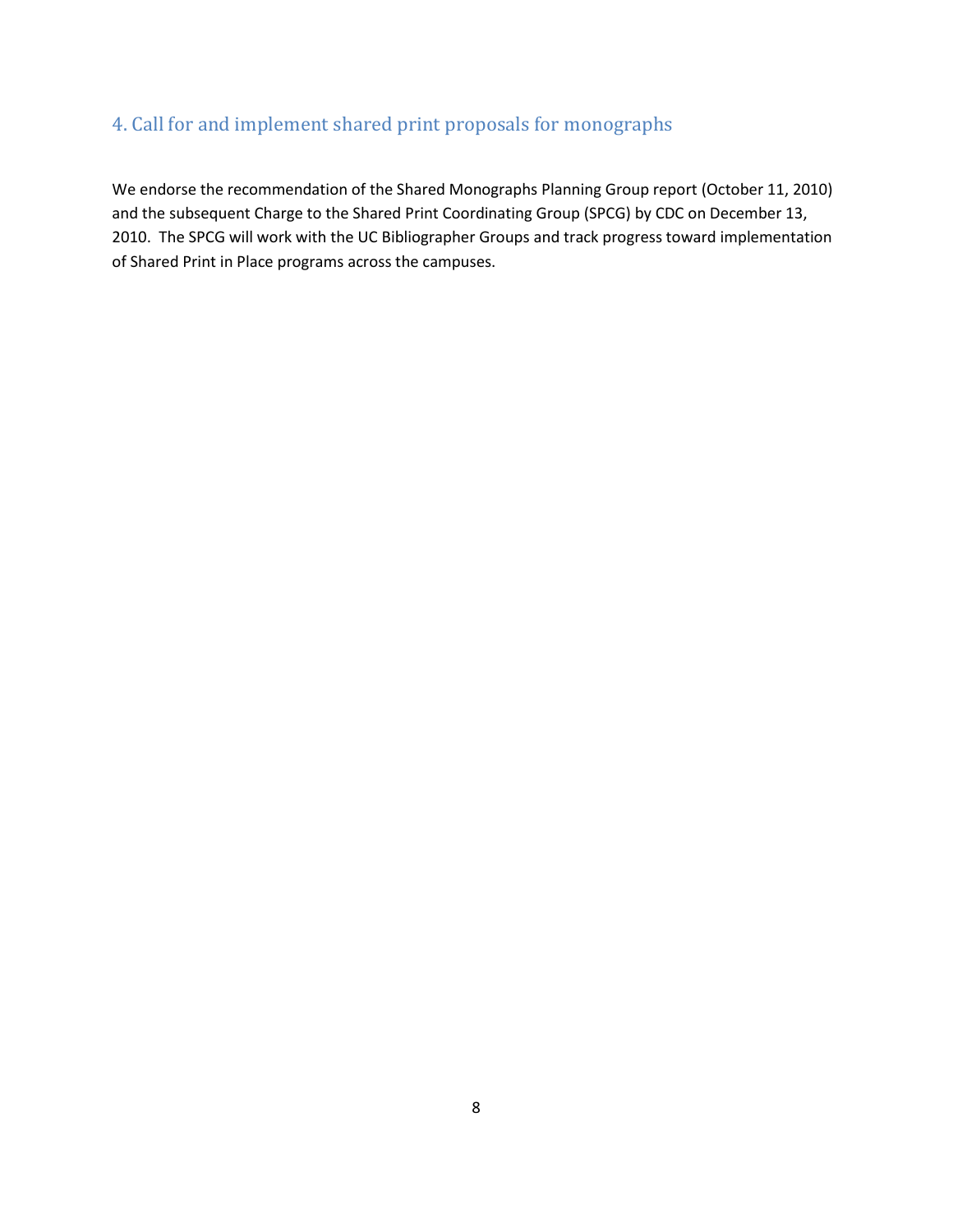## <span id="page-8-0"></span>5. Blue ribbon task force to coordinate prospective acquisition of Federal **Documents**

#### **Background & Recommendation**

Currently, the Ithaka group is evaluating the Federal Depository Library Program and will be making recommendations to the GPO about how to rethink its depository program operations and requirements in the digital environment. Diminishing incentives to participate in the depository program and individual library space pressures are reducing the number of willing selective and full depository libraries and putting the program and its resultant access to the government record at risk. In the UC, the NGTS 2 Collection Services Task Force made a recommendation for managing retrospective print federal documents collaboratively and in ways consistent with, though not formally included in, the Western Regional Storage Trust. The CoUL did not endorse the proposal in its offered form and instead recommended that, "Rather than pursuing independently, [or] even at the systemwide level, UC should coordinate with and through ARL"

(http://libraries.universityofcalifornia.edu/about/uls/ngts/docs/CoUL\_Priorities\_Cover\_2010.pdf).

The SPiP Task Force recommends that the UC take a middle-ground approach and focus on collaboratively managing *prospective* print federal government documents. Specifically, the task force recommends that the Council of University Librarians charge a blue ribbon task force to

- 1) develop a set of principles for acquiring (or choosing not to acquire) federal documents in print form on a prospective basis. The group would be asked to evaluate whether the recently approved CDC Principles for Developing Prospective Shared Print Journal Archives are sufficient/appropriate for this purpose
- 2) develop an agreement to distribute responsibilities for acquiring shared print in place across the system, based on the recommended principles. The agreement should leverage existing SPIP policies, to avoid reinventing policy statements.
- 3) develop approaches to providing specialized reference services for print only resources
- 4) develop a proposal for digitization of print only resources, if needed
- 5) review and recommend changes to existing selective depository agreements
- 6) consult with ARL periodically to ensure fit between UC's plans and ARL's recommendations

The work of this group would lay the foundation for the UC in responding to the future directions the FDLP takes, following the final Ithaka report, and could help determine a set of principles to guide any future coordinated action with our collective retrospective collections. This group could leverage the work of Ithaka, should be encouraged to review the ASERL project (http://www.aserl.org/projects/gov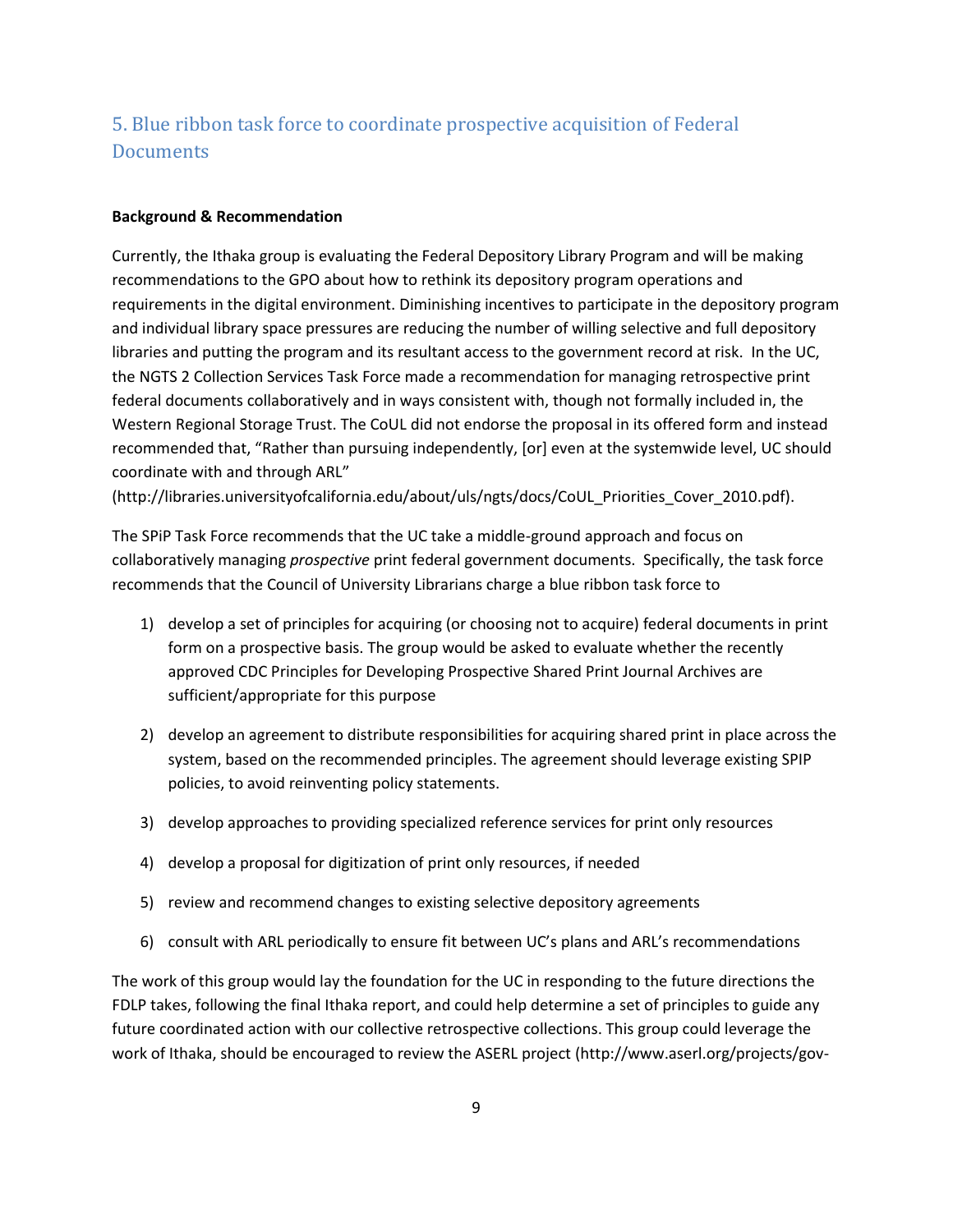doc/gov-doc-intro.htm), and the Indiana Light Archive for Federal Documents initiative (http://bl-libgdoghill.ads.iu.edu/gpd-web/fdlp/ilitweb.html), to inform its decision-making and strategic planning.

The Blue Ribbon Task Force should be a small, nimble group comprised primarily of University Librarians, Government Documents bibliographers and the CDL Shared Print Manager with the ability to consult widely. An advisory board may also be helpful, possibly consisting of the State Librarian, ARL's Associate Executive Director for Federal Relations and Information, the Superintendent of Documents, HathiTrust's Director, CDL's Director of Curation Services and representatives from Ithaka, and the ASERL or Indiana initiatives. It will be important for the Task Force to be able to seek periodic approval for components of its deliverables, to facilitate consensus building and action. While a final report would be expected at the end of the period, some of the activities outlined above are envisioned as items for approval and immediate implementation, upon approval (e.g. the principles for acquiring, distribution of responsibilities, recommendations)

#### **Where We are Now:**

- In the past 10-20 years, many proposals have been put forward within UC to rethink and restrategize the way federal documents are managed; there is significant exhaustion around the topic and very little consensus about a way forward
- Ithaka has been retained by the GPO to make recommendations about the FDLP program and will be making recommendations that deal with retrospective and prospective federal document collections.
- Government documents are highly duplicative across the system.
- Campuses are reassessing their government documents holdings and are making decisions about what and how to collect prospectively, based on local needs and profiles.
- Currently, on some campuses, selection (and retention) decisions are based on assumptions about what other campuses will or will not select (or retain) – there is no coordinated effort to prospectively select unique titles.

## **Where We Want to Be:**

- We want to leverage the space savings offered by collaborative decision making regarding the selection of government documents.
- We want to have transparent decision-making processes and selection criteria for prospective collections.
- We want campuses to have the flexibility to rely on assured collections and allow for local concentrations for unique content needs.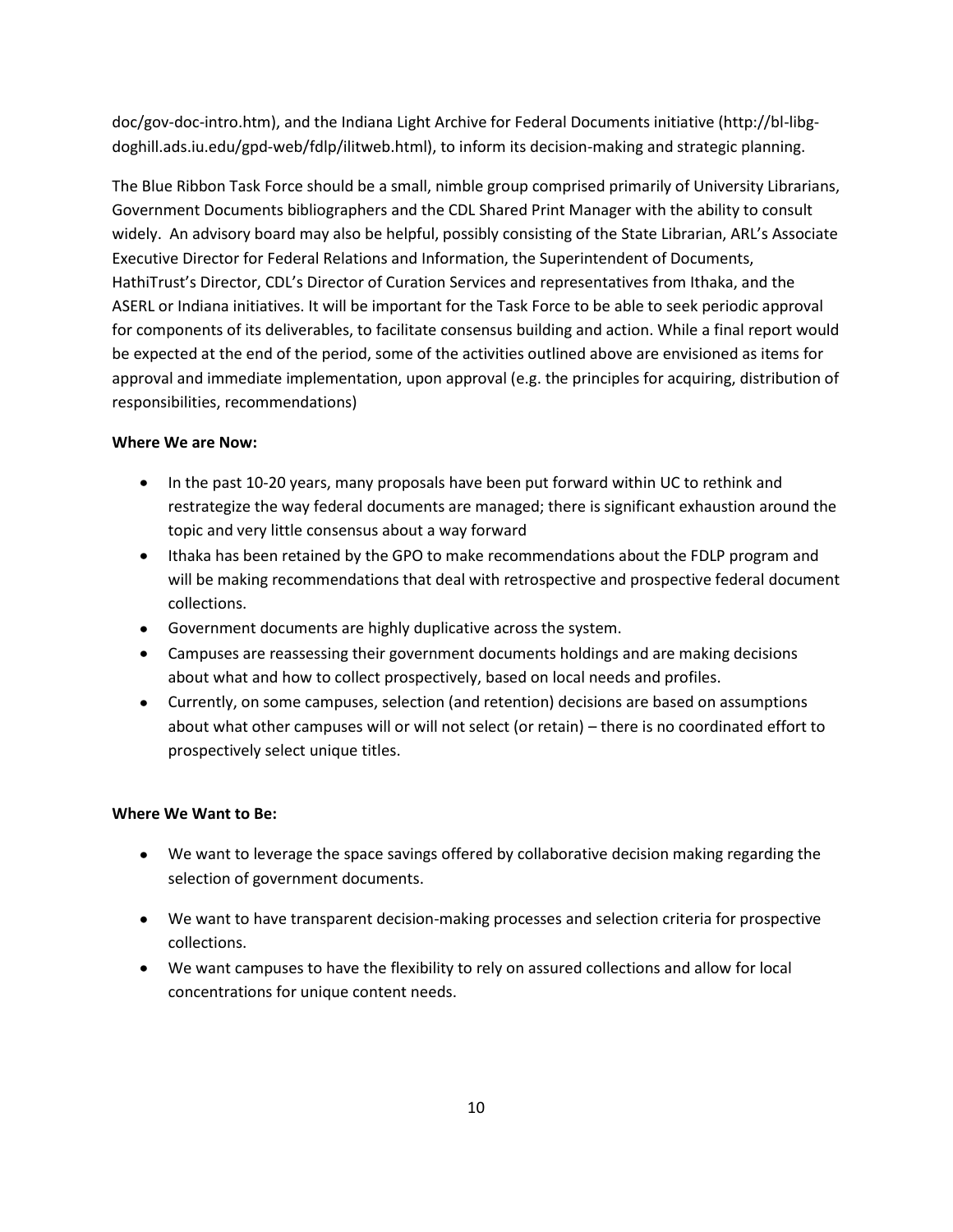## **Benefits**

- UC Libraries will have a clear set of guidelines and roles and responsibilities informing the acquisition of prospective print federal documents.
- UC Libraries will be able to use the prospective model to help address retrospective federal documents print management and retention issues.
- UC Libraries will have clear understandings and agreements about when not to acquire print prospectively.

## **Challenges**

- The number of print federal documents produced by the GPO is diminishing and may represent too small a sample to allow the UCs to make projections about retrospective collections.
- Because of cataloging issues related to government documents, campuses may be reluctant to move toward shared print; the non-holding campuses would have to rely on NextGen Melvyl records to access information about federal documents holdings.

## **Timeline**

| April 2011          | Appoint the Blue Ribbon Task Force (CoULs)                                                                                   |
|---------------------|------------------------------------------------------------------------------------------------------------------------------|
| May-September 2011  | Draft the principles for acquiring. Draft an agreement to distribute<br>responsibilities. Vett with ACGs and Advisory group. |
| October 2011        | Seek approval for principles and distribution of responsibilities from CoULs                                                 |
| Nov. 2011-Jan. 2012 | Develop 3, 4, 5 and seek approval for each.                                                                                  |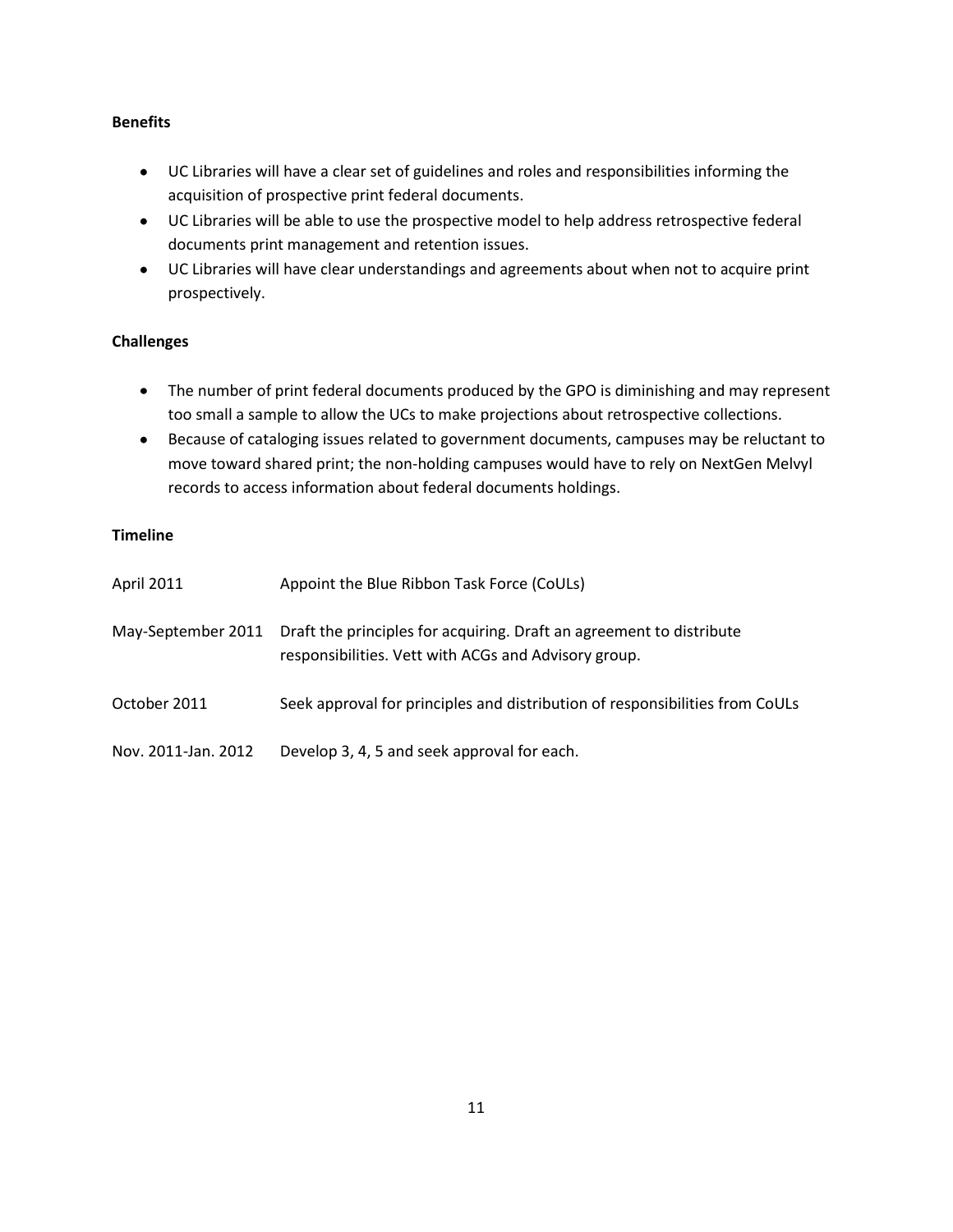## <span id="page-11-0"></span>Retrospective Initiatives – Preservation and Access

## <span id="page-11-1"></span>6. Develop cloud-sourcing partnerships and services, initially for print monographs

As many research libraries and storage facilities in North America reach their physical capacity, the community must consider options for maintaining existing collections and developing future print collections. Monographs represent the largest cost in terms of physical space and operational maintenance, and, after journals, a secondary cost in terms of ongoing collection development expenses. The scale and scope of aggregate monographic collections suggest that a community approach is needed.<sup>1</sup>

While digitization and digital preservation services mature, the rights environment will continue to be dynamic for the long term similar to patterns observed in other industries (e.g. music); options for print collection management can and should incorporate digitized print as one component of a larger shared physical collection. Models for collaboration should include monographs from both categories from the outset (digitized print and print only resources.) OCLC Research, Rethinking Resource Sharing, HathiTrust<sup>2</sup> and other communities in the profession are actively developing new frameworks for print collection management.<sup>3</sup> Such frameworks acknowledge that future collection management models will likely include a new landscape of stewardship dependencies and resource distribution to support the printed scholarly record at a lower overall cost to the system.

Various strategic and technical components of this new landscape are under development, including:

- Explicitly disclosed retention commitments to support informed collection management decisions among diverse partners.
- Transparent policies to ensure predictable behaviors for shared resources

 $^1$  Seventy (70) million books are held in off-site shelving among research libraries. 30-50% of Harvard, UCLA, UCB or Columbia's collections are off-site with no evidence of adverse effects on scholarship or institutional reputation. Malpas, Constance. "Change in emphasis: shared print environment." Presentation at the RLG Partnership Symposium "When the Books Leave the Building", Chicago, June 2010.

 $^2$  It should be noted that at the time of this SOPAG report, HathiTrust has developed an initial business model to broker print management. This Cloud Sourcing recommendation and the Hathi proposal are complimentary. Some thought might be needed to determine whether Hathi is the appropriate entity to handle the cloud-sourced print business models, particularly if ongoing collection development costs and print delivery costs from shared storage facilities is included. Hathi's capacity to develop technical infrastructure to support print archiving and delivery could be a real asset to the community but would require some expansion of Hathi's service scope.

 $^3$  A recent IMLS grant-funded initiative sponsored by Lyrasis brought library directors, collection officers, shared print experts, digital repositories and funding agencies together to outline a framework for monograph collection management in the future. Attendees are currently working with scholarly associations to engage faculty on the topic. "Collaborative Retention of Print Monographs" October, 2010. [http://www.lyrasis.org/Products-and-Services/Grants-and-Special-Projects/Collaborative-Print-Monograph-Retention.aspx]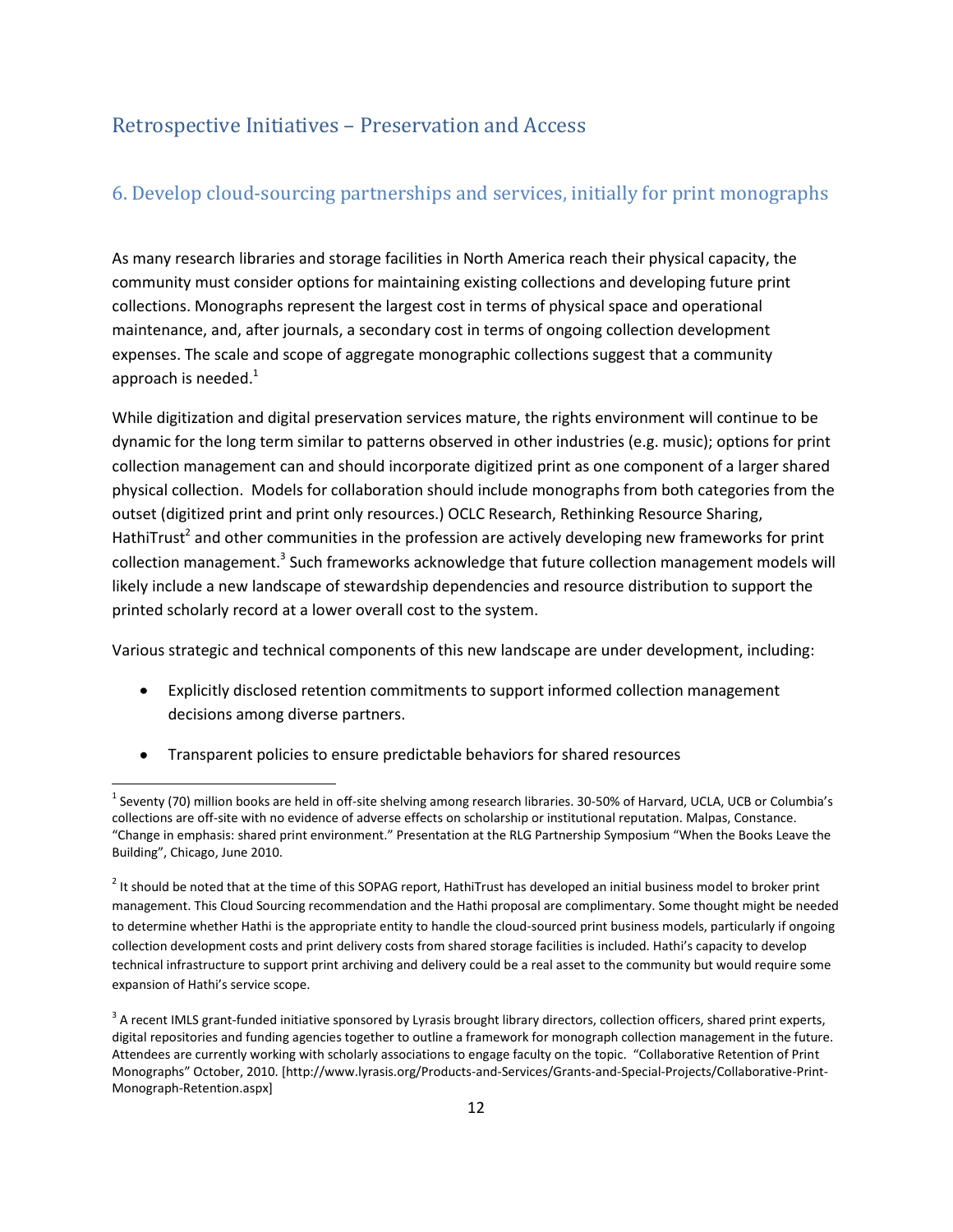- Ongoing certification of repositories (print and digital) to ensure trust.
- New business models to redistribute resources among libraries, granting agencies, and other external sources. Such models provide the financial support to steward print materials at a lower cost.
- New, extra- or supra-consortia organizational models administer and balance the needs of a federation of diverse libraries.

## **Where we are now**

At present, with the right leadership, we are at a critical point where cloud-sourcing relationships can be forged to support a transformation in print monograph collection management and development.

The network of research libraries can benefit from and leverage the findings of several major research initiatives in the shared print community to support significant change in this area. And UC Libraries' are in a unique position to lead such an effort. UC Libraries' recent strategic planning around  $21^{st}$  Century Collections and Next Generation Technical Services provide the momentum and technical expertise for such change (culturally, technically and operationally). And the presence of dedicated shared print managers/directors at CDL and the RLFs provide the leadership capability to engage other institutions and facilities in new cloud-sourcing strategies. Certainly changes in monograph collecting and collection management can benefit from further research, but the community is urged to develop solutions immediately with the information at hand. Refinements can be made over time as we learn more.

The findings of the Cloud Sourcing Research Collections report are particularly important. Some selected findings from that report and others include:

- There is adequate duplication between the shared digital repository and large-scale print storage facilities to enable a great number of academic libraries to reconsider their local print management operations.<sup>4</sup>
- The combination of a relatively small number of potential shared print providers could achieve more than 70% coverage of the digitized book collection, suggesting that shared service may not require a very large network of providers.<sup>5</sup>
- Substantial capital and operational costs could be avoided if academic institutions outsourced management of duplicate print inventory to shared service providers<sup>6</sup> and sought delivery services that could adjust as distribution rights for digital surrogates become available.
- Academic library directors can have a positive and profound impact on the future of academic print collections by adopting and implementing a deliberate strategy to build and sustain regional print service centers that can reduce the total cost of library preservation and access.<sup>7</sup>

<sup>4</sup> Malpas, Constance. "Cloud-Sourcing Research Collections: Managing Print in the Mass-Digitized Library Environment." Research Report. OCLC Research, January 2011.

 $<sup>5</sup>$  Ibid.</sup>

 $<sup>6</sup>$  Ibid.</sup>

 $<sup>7</sup>$  Ibid.</sup>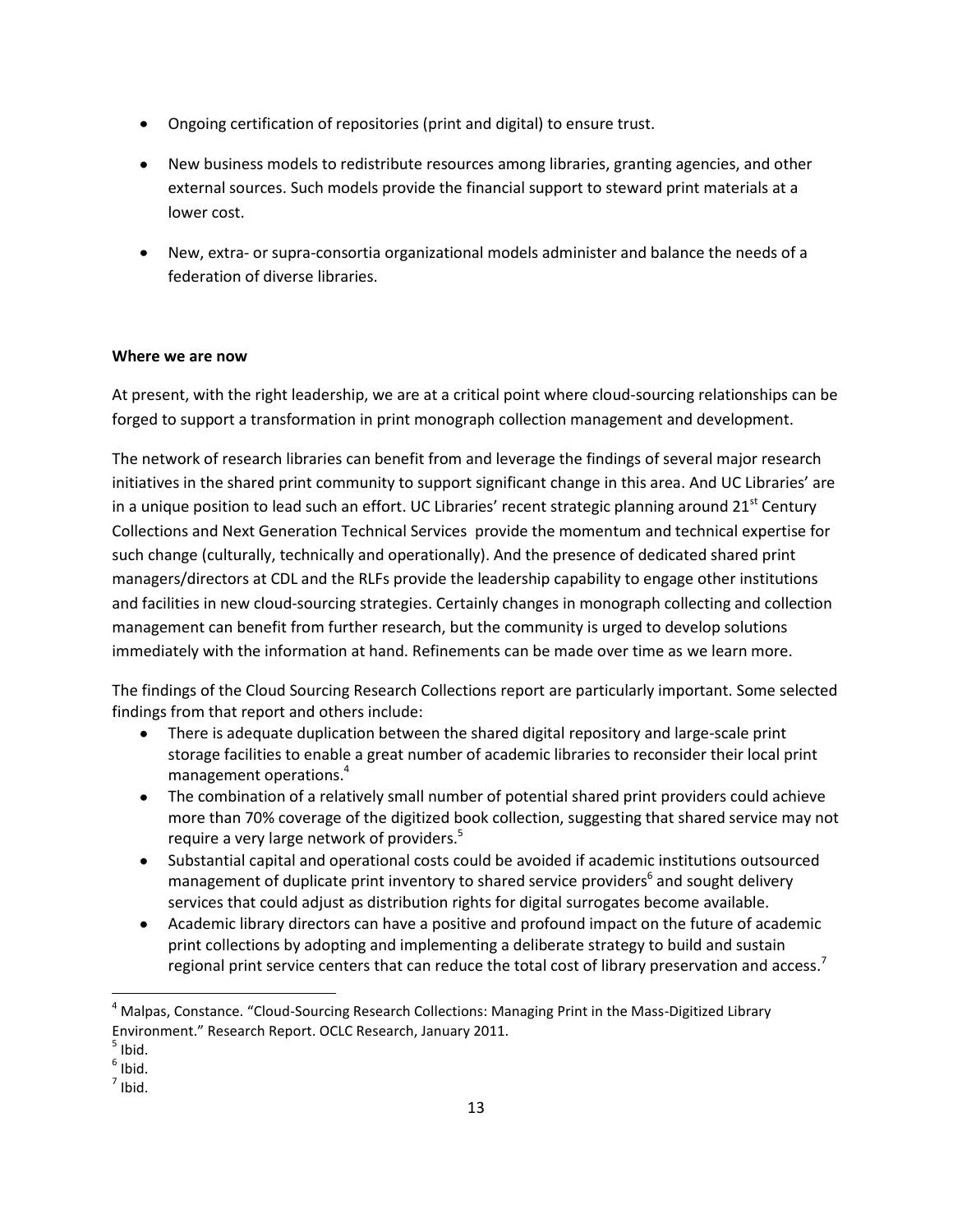- Retention commitments and explicit disclosure of retention commitments in OCLC are an  $\bullet$ essential precursor for network-level transformation of library print collections. Such commitments must be expressed for a large body of content, with a reasonable number of copies in the network, to facilitate the pace and scale of change needed systemwide. $8$
- Existing and forthcoming research on optimal print copies to ensure preservation provide a framework for modeling risks for print journal preservation;<sup>9</sup> the relative "thinness" of print monograph holdings present some limits to the application of such modeling.
- The lowest cost option for storing and managing print books is the high density storage facility.<sup>10</sup>  $\bullet$ While circulation costs may increase as books are stored, such costs remain a small fraction of the total cost to store and can be addressed in a well-designed business and collections model. Furthermore, as storage facilities reach capacity and shift services internally, it is likely demands from the cloud can be satisfied and made sustainable with some minor adjustments.
- Existing shared print trust networks, which have been built largely around print journal backfiles (e.g. for WEST, PALCI, ASERL), have been able to avoid the development of enhanced access services, particularly physical delivery services, based on usage assumptions and service expectations that may not hold true for shared monographic collections.<sup>11</sup>
- Current user preferences for unmediated physical delivery of library materials and current explorations in the resource sharing community may suggest that a cloud-sourced service could include a very different relationship among storage facilities, client libraries and their users; it might be very useful to consider direct delivery services via the US Postal Service when digital surrogates are not available.
- Initial usage data for current imprints deposited to SRLF suggest that the RLFs may be able to sustain increased access demand. Further experimentation may be needed.

Within UC, several major initiatives have positioned the libraries to take a leadership role in developing a cloud-sourced collection service. They include:

- The SLASIAC Library Planning Task Force, particularly the action memoranda regarding  $\bullet$ Management of Existing Print Collections and Managing Collection Growth.<sup>12</sup>
- CDC's white paper "The University of California Library Collection: Content for the  $21<sup>st</sup>$  Century and Beyond"<sup>13</sup>

<sup>&</sup>lt;sup>8</sup> Retention commitments disclosed in OCLC are a key component of the Western Regional Storage Trust and shared print initiatives.

<sup>&</sup>lt;sup>9</sup> Yano, Candace et. al. "Optimizing the number of copies for print preservation of research journals." October, 2008.  $10$  Courant, Paul and Buzzy Nielson. "On the cost of keeping a book." Chapter in The Idea of Order: Transforming Research Collections for  $21<sup>st</sup>$ 

Century Scholarship. Washington, D.C.: Council on Library and Information Resources, June 2010. [http://www.clir.org/pubs/reports/pub147/pub147.pdf]

<sup>&</sup>lt;sup>11</sup> It should be noted that at the recent IMLS/Lyrasis workshop "Collaborative Retention of Print Monographs" there was little interest in principle in developing new forms of access services to support a new framework for print monograph management. Further exploration and strategic planning may be needed to assess whether transformation in monograph management can be achieved without also offering enhanced delivery services.

<sup>&</sup>lt;sup>12</sup> Systemwide Library Planning Task Force. Action Memorandum 1: Management of Existing Print Collections. Draft Version 4. 1/18/11 and Action Memorandum 2: Managing Collection Growth. Draft version 6, 1/31/11. Available at [http://libraries.universityofcalifornia.edu/planning/taskforce/].

<sup>&</sup>lt;sup>13</sup> UC Libraries' Collection Development Committee. "The University of California Library Collection: Content for the 21<sup>st</sup> Century and Beyond." August, 2009. [http://libraries.universityofcalifornia.edu/cdc/uc\_collection\_concept\_paper\_endorsed\_ULs\_2009.08.13.pdf]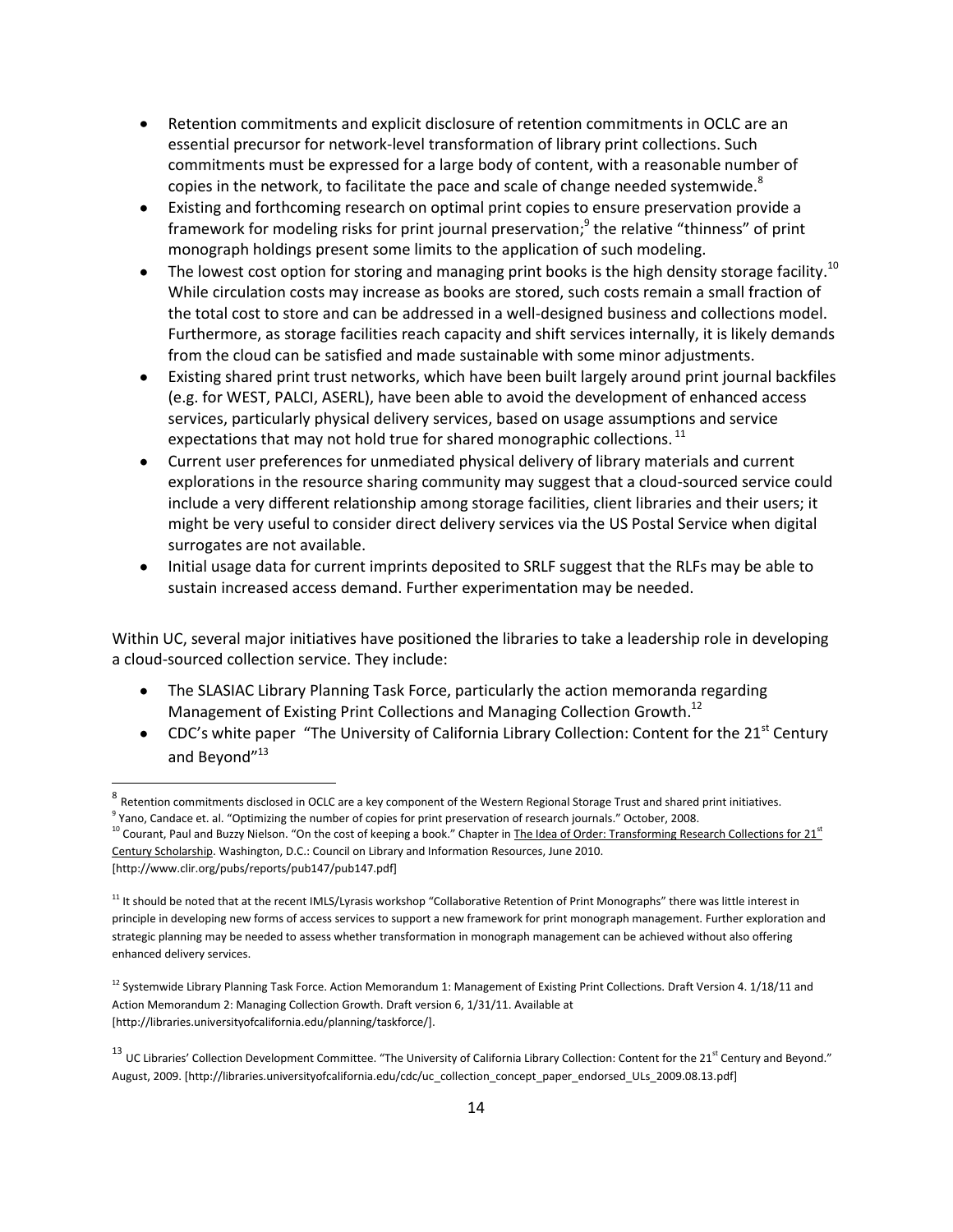- Next Generation Technical Service recommendations for systemwide collection service staff/expertise, activities, and centers.<sup>14</sup>
- The RLF Board and CDL Shared Print, both fairly unique roles in the library community, could serve as leadership group to cultivate relationships with other facilities.

## **Where we want to be**

- Research libraries want to be able to manage existing print collections, particularly monographic collections, at the lowest possible cost and in ways that ensure preservation of the scholarly record but allow for a reduction in aggregate inventory.
- Research libraries want to be able to quickly deliver monographic content to the end user at any research library, in the format that can be most readily delivered in a dynamic rights environment.
- Research libraries want to federate a small number of shared stores to provision a broader number of research libraries and their users, given an appropriate business model.
- Research libraries want to leverage digital repositories to provide e-books, whenever rights permit delivery in that form. When rights do not permit or a digital version is not yet available, the libraries want to deliver shared print from the federated storage facilities.
- Research libraries want to eventually include shared print in place collections into the service structure initially developed for the federated storage facilities.
- Some research libraries want to depend upon (and support) collections that are held and managed elsewhere (e.g. "clients")
- Some research libraries want to continue to steward the scholarly record in print form (e.g. "contributing" libraries)
- A handful of storage facilities hold sufficient copies to satisfy the aggregate demand of a broader constituency of libraries (e.g. potential initial cloud-sourced collection "providers")
- The network of libraries want to be in a position to house fewer copies of print monographs but provide access to users when needed; users are increasingly less interested in the physical location of materials and more interested in the ability to delivery directly to their place of work or study in a timely manner and in the format that the library can currently deliver (in print or electronic form, rights permitting).

## **Recommendation**

 $\overline{\phantom{a}}$ 

The task force recommends that UC Libraries lead an effort to develop a cloud-sourced monograph collection service. The recommendation is to engage the RLF Board, CDL Shared Print and an initial select group of shared storage facilities and "client" libraries in a strategic planning effort to define the scope of services and collections that would be included in the cloud and a business model to sustain

<sup>14</sup> Next Generation Technical Services' Enterprise Level Collection Management Services Task Force. Final report, revised and corrected, September 22, 2010. [http://libraries.universityofcalifornia.edu/about/uls/ngts/docs/NGTS2\_Enterprise\_CS\_Final\_Report.pdf]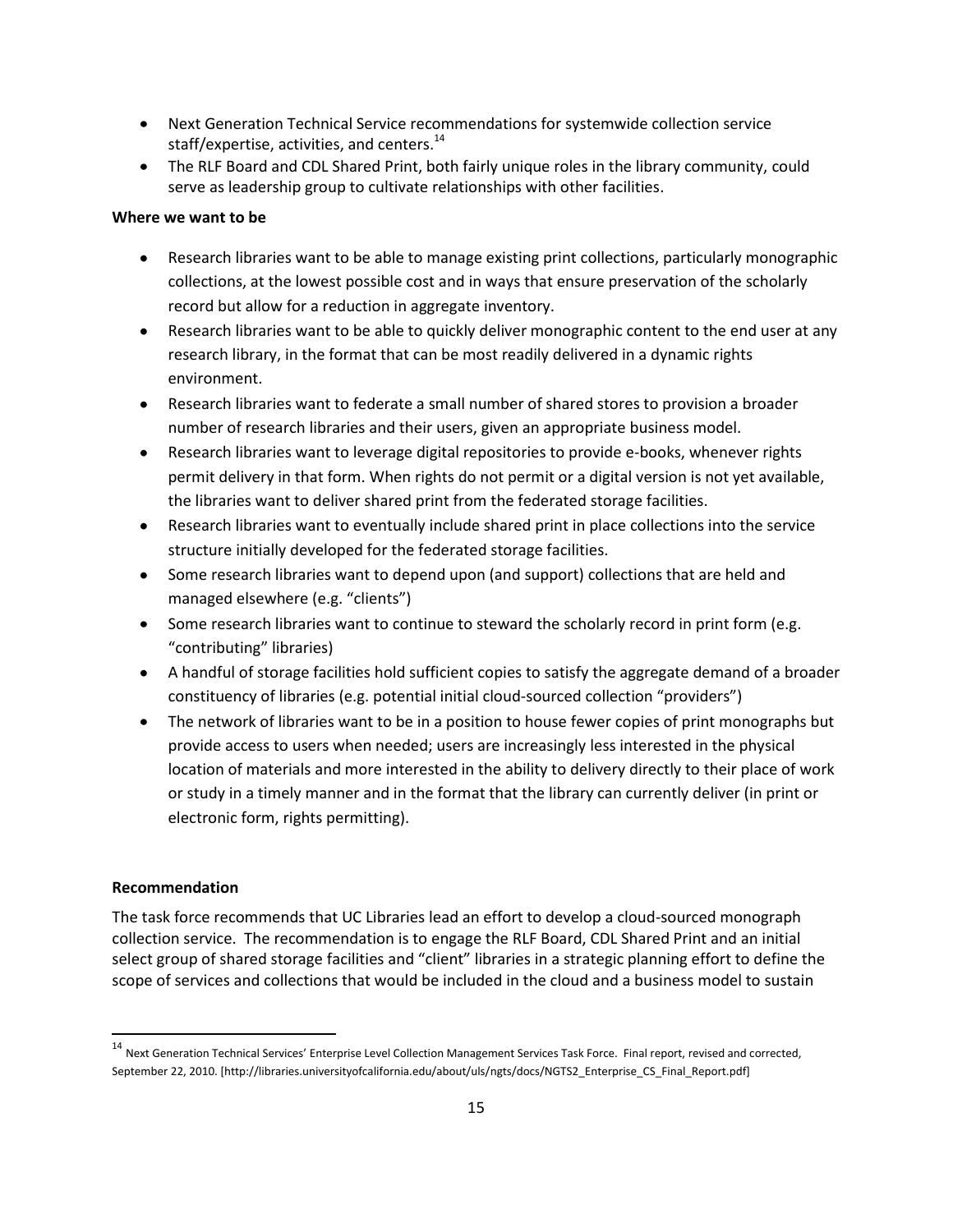them. The "service(s)" might include collection services, access services, technical infrastructure and administrative support.

The planning phase would lead to a pilot implementation of cloud-sourced collections. If the pilot is deemed successful, the service would shift into a production phase and include more partners.

- Strategic Planning (9 months)
- Pilot Implementation (2 years)
- Production Implementation (2 years)

**Strategic planning (9 months).** Cultivate relationships with 4-5 storage facilities and their administrative bodies (specific libraries, consortia or governing boards) and 10-15 client libraries. Outline a vision for the print collections and services, define local and collective goals, describe the scope of collections offered, and service expectations. Estimate costs and identify sources of cost recovery. Define a business model to meet market demands for cloud-sourced print resources. Develop a governance structure; consider options for authorizing storage facility administrators to make some level of decisions.

#### *Creating a vision print resources in a long-tail environment*

During this phase, planning participants would outline a future vision for aggregated shared print repository holdings. The vision might include a position statement about the anticipated future value and use of the shared "store" in an environment of declining inventory and increasing discovery. The vision might clearly articulate whether stored monographic collections are envisioned as "perpetual low use" collections and/or the extent to which the service design could increase collection use for the benefit of users. Participants would consider whether increased use of the long tail would be viewed as a positive outcome. It will be important during the planning phase for partners to address these strategic questions (not as an academic exercise but with a goal of outlining a vision for the cloud service based on evidence).

Users today expect unmediated delivery of content to their place of work or study, in whatever format is available and deliverable in the moment. To what extent can a smaller number of federated storage facilities in collaboration with large digital stores like HathiTrust deliver either format (print or electronic) in a dynamic rights environment to users of many research libraries? What business model is needed to sustain the ongoing development of the cloud collections and the delivery services? To what extent are users and other non-libraries willing/able to contribute to such a service?

#### *Identify Collections and Estimate Network-Effects of the Cloud on Collection Management*

Informed by the vision, planning participants would identify collections at a high level and estimate the likely effects a cloud-sourced collection service would have in the network of research libraries. This information gathering would support the development of an appropriate business and operational model: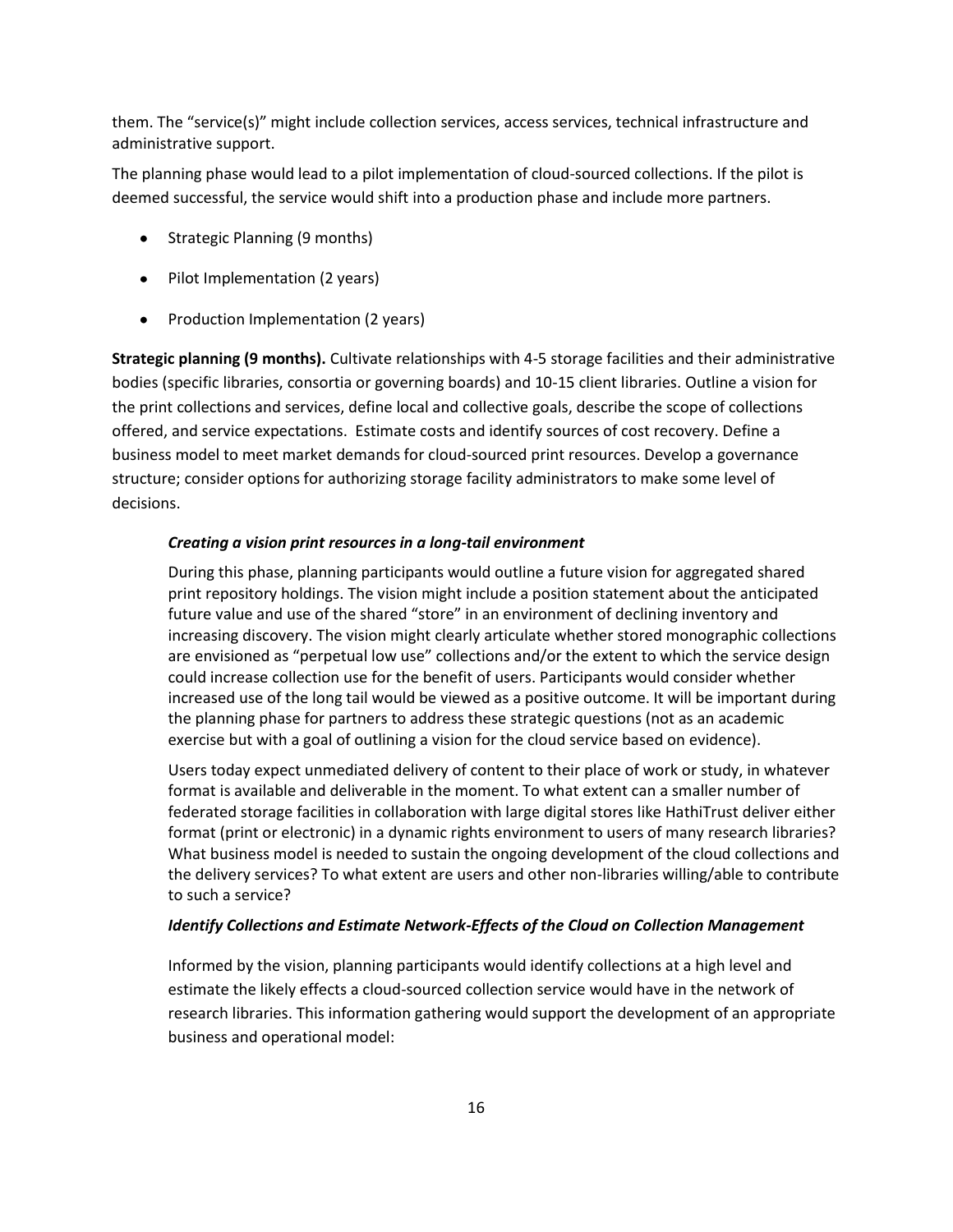- Identify cloud collections using broad selection parameters. The task force recommends  $\bullet$  . including 1) digitized print monographs in Hathi and in storage and 2) non-digitized print monographs in storage. These two categories, with some refinement, would include print materials from all copyright dates/statuses. Later the service can expand to include shared print in place (i.e. held in full-service libraries.)
- $\bullet$ Estimate changes in inventory across the network based on the existence of cloudsourced collections
- Estimate passive and active future demand for cloud-sourced print resources as print  $\bullet$ inventories decline and discovery increases (passive demand) and as direct delivery services are included (active demand)
- Project future demand as digital distribution rights can be exercised (a rolling wall projection, passive demand).

## **Define Services and a Sustainable Business Model**

- $\bullet$ Explore service expectations with client libraries, placing emphasis on those services that provide longer-term value for many research libraries and that ensure the breadth of the aggregate collections
- $\bullet$ Define the scope of services with client libraries (e.g. retention commitments, explicit/distinct disclosure of shared resources in OCLC, collection-development-for-thecloud, and enhanced direct-delivery options for print in the absence of digital surrogates.)
- $\bullet$ Develop a sustainable business model. Identify components of the service that require startup funding, those that can be contributed in kind and those that require ongoing funds and estimate costs and price points. Explore potential sources of funding and cost recovery (e.g. foundations, client libraries, library users).

## *Consider a Netflix Model via courier service or USPS*

The task force recommends exploring a model like Netflix to deliver cloud-sourced monographs directly to users at diverse institutions via the US Postal Service (or other courier service to-be-researched), particularly when digital surrogates are not yet available in full-text.

- o Consider recovering some collections and delivery costs from users in exchange for direct delivery via mail carrier (a Netflix model via courier/USPS).
- o What scope of collections and enhanced access/delivery service would users find valuable and be willing to support in a cloud-sourcing arrangement?

**Pilot Implementation (2 years).** Implement the business model; develop and implement baseline services as well as administrative structure and culture for the cloud. Cultivate external funding and outsourcing arrangements for services. Define measures of success for the pilot phase.

**Production Implementation (2 years).** Cultivate additional library and storage facility partners. Define annual measures of success to ensure sustainability and continued development of the cloud-sourced collection service. Incorporate shared print in place collections and define service expectations for collections held outside of storage facilities.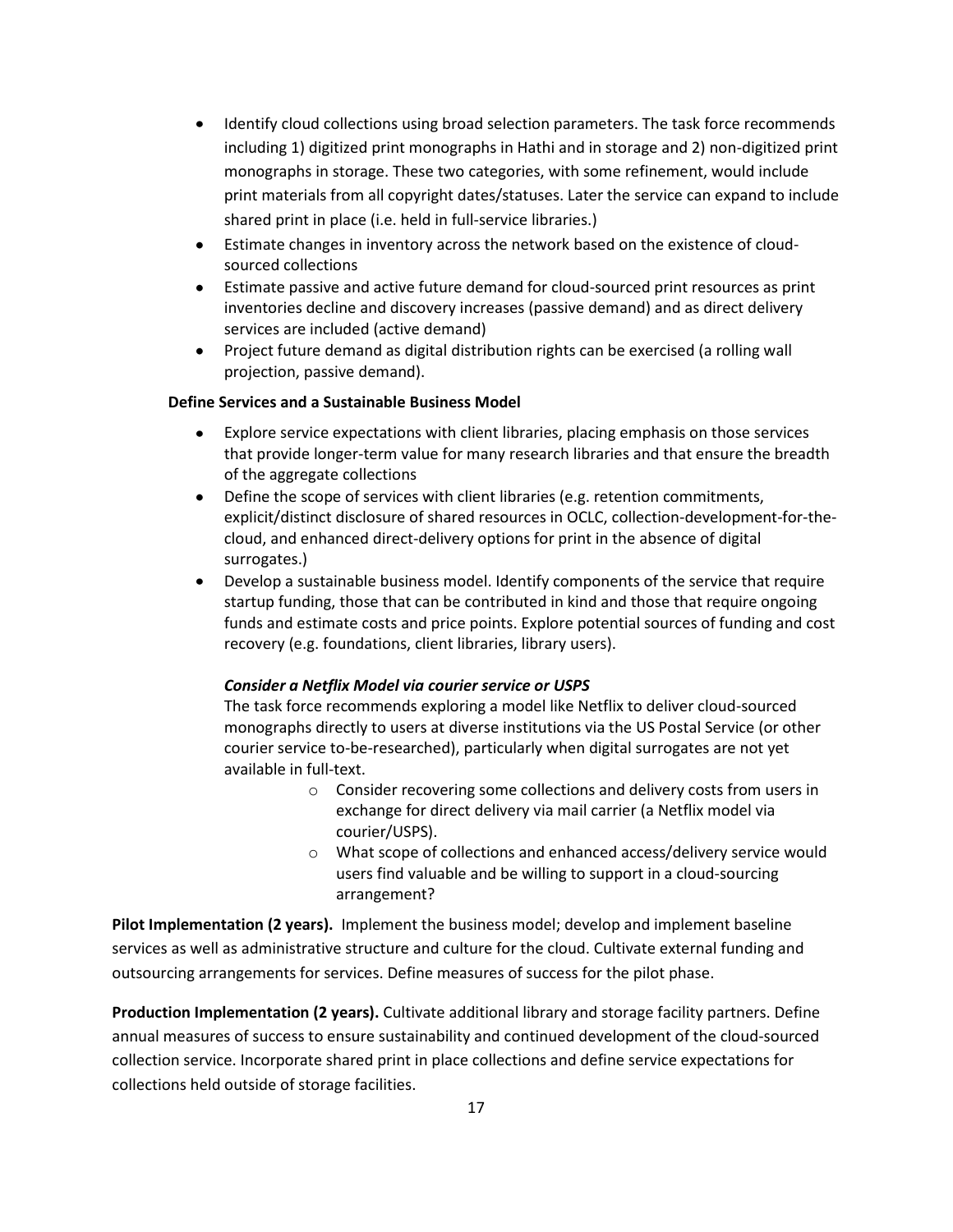### **Benefits**

- Can provide the most significant opportunity for the reallocation of library space in the network of research libraries.<sup>15</sup>
- Ensures the ongoing stewardship of print monographs at the lowest possible cost to the network of research libraries.
- Can ensure and distribute responsibility for the ongoing development and breadth of print monograph collections if prospective collections are included.
- Secures resources for the ongoing support for shared print repositories from the network of libraries, external funding agencies and, potentially, from users or the broader academic enterprise.

## **Challenges**

 $\overline{\phantom{a}}$ 

A cloud-source service and its members would likely face many cultural, political, and technical challenges. The initial phases of development would require substantial leadership to incubate the cloud.

## **Cultural and Political**

- Justifying support for stewardship from afar (client libraries)
- Justifying contribution of content to the cloud and potential increased demand (providers)
- Monographs perceived as the core of a library, new models can be threatening
- Perception of empty shelves (deselecting libraries)
- Storage facilities are differently managed; facility directors may not have sufficient authority to engage their operation effectively in the cloud
- If current imprints are included, space in the storage facilities would need to be prioritized for that

## **Technical and Infrastructural**

- Currently unaffiliated storage facilities (and their parent institutions), would need to develop collaborative operational capacity and policies to provide seamless service to the cloud
- Libraries may require technical/logistical support from other industries to develop direct delivery services and an appropriate business model

<sup>&</sup>lt;sup>15</sup> In the Cloud-sourcing experiment, a single client institution (NYU) pared with a single print repository could potentially reclaim about 13,000 linear feet or the equivalent of about 200,000 volumes (p. 52) but a more significant opportunity could be achieved by entering into a partnership with multiple facilities.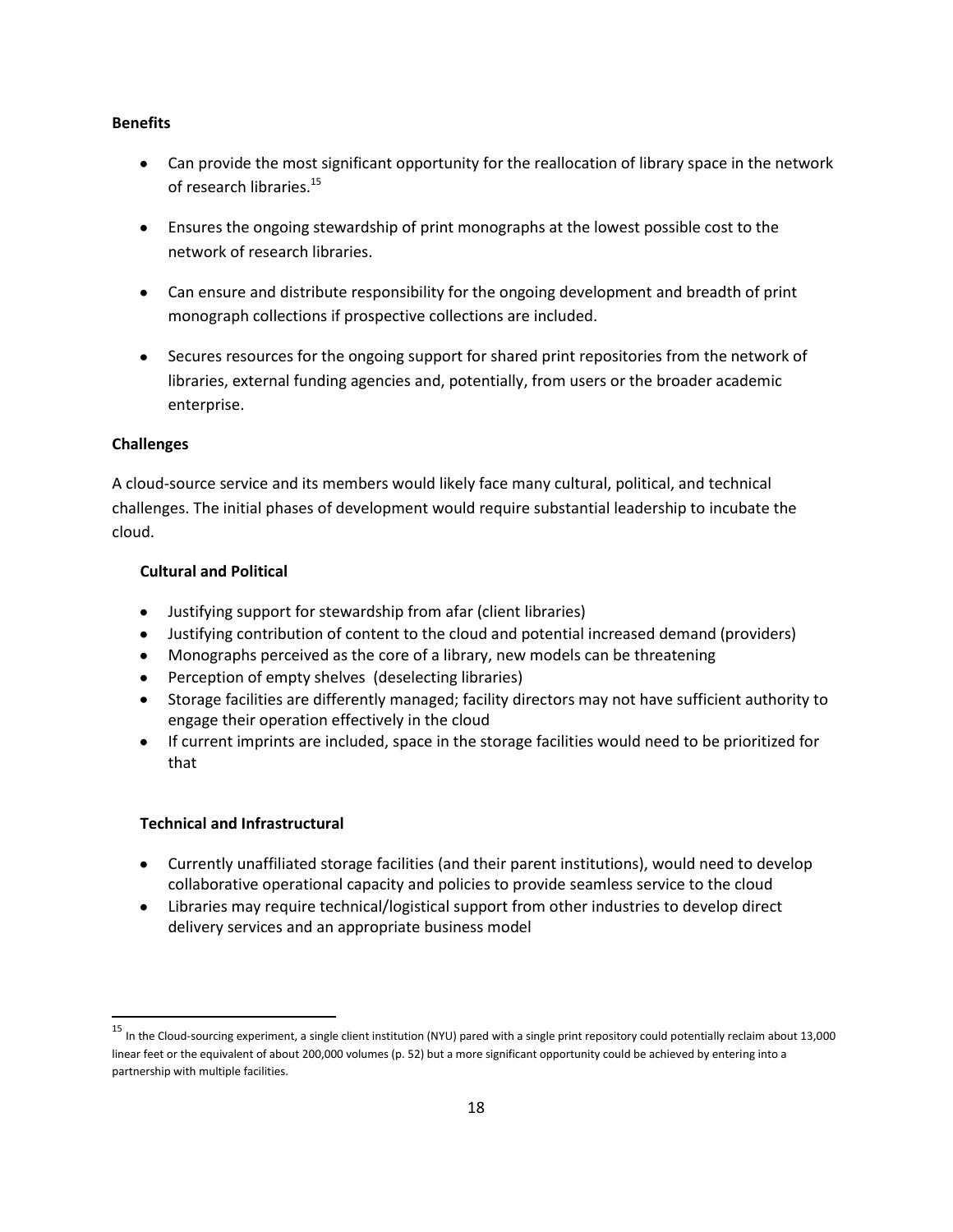#### **Extramural Partners**

Initial storage facilities might include UC's SRLF+NRLF, University of Florida, PASCAL, 5 Colleges of Massachusetts, WRLC and RECAP, possibly the Library of Congress. The planning group would include administrators responsible for the collections in them.

Initial client partners might be found through various existing and emerging trust networks including the Western Regional Storage Trust.

Funding agencies might include Andrew W. Mellon Foundation and CLIR.

Experts who might assist in an advisory capacity or more active role could be drawn from industry, the academic library community and the public library community. In particular, technology, market research and service design advisors might be found in Netflix, the US Postal Service, OCLC, HathiTrust and Portico.

## **Transformative Potential**

A cloud-sourced collection service has the potential to be extremely transformative. The extent to which traditional and some very non-traditional library services are included in its design will determine how transformative the "cloud" can be. For example:

- 1. At a minimum, if the service includes some basic components (i.e. retention commitments, collection analysis services, an administrative structure for the cloud and a business model to sustain the retention commitments and analyses), it would profoundly change the way legacy collections are managed. This, in itself, would be a meritorious and transformative endeavor.
- 2. If deposits to storage of current monographic imprints are also included in the cloud sourced collections, prospective collection development could be radically altered. Research libraries would begin to develop collections-for-the-cloud with significantly reduced duplication and new incentives to maintain or increase the breadth of aggregate collections. The cloud would be much more attuned to aggregate demand in the research community and would make adjustments for optimal copies quite readily.
- 3. If direct delivery to users via the USPS (or courier service) and a platform to allow users to choose analog or digital delivery when a surrogate is available were also included, the cloud sourced collections would radically increase usage of long tail collections and transform resource sharing networks. Such a service is likely to be very popular and would allay fears of "disintermediation".

The task force recommends the incorporation of as many components as possible from the outset in order to appropriately calibrate and distribute costs.

## **Dependencies, related recommendations or initiatives**

While this recommendation is not directly dependent on any others, it would be significantly advanced by the successful adoption of the **shared print policies** in this report as well as the recommendation to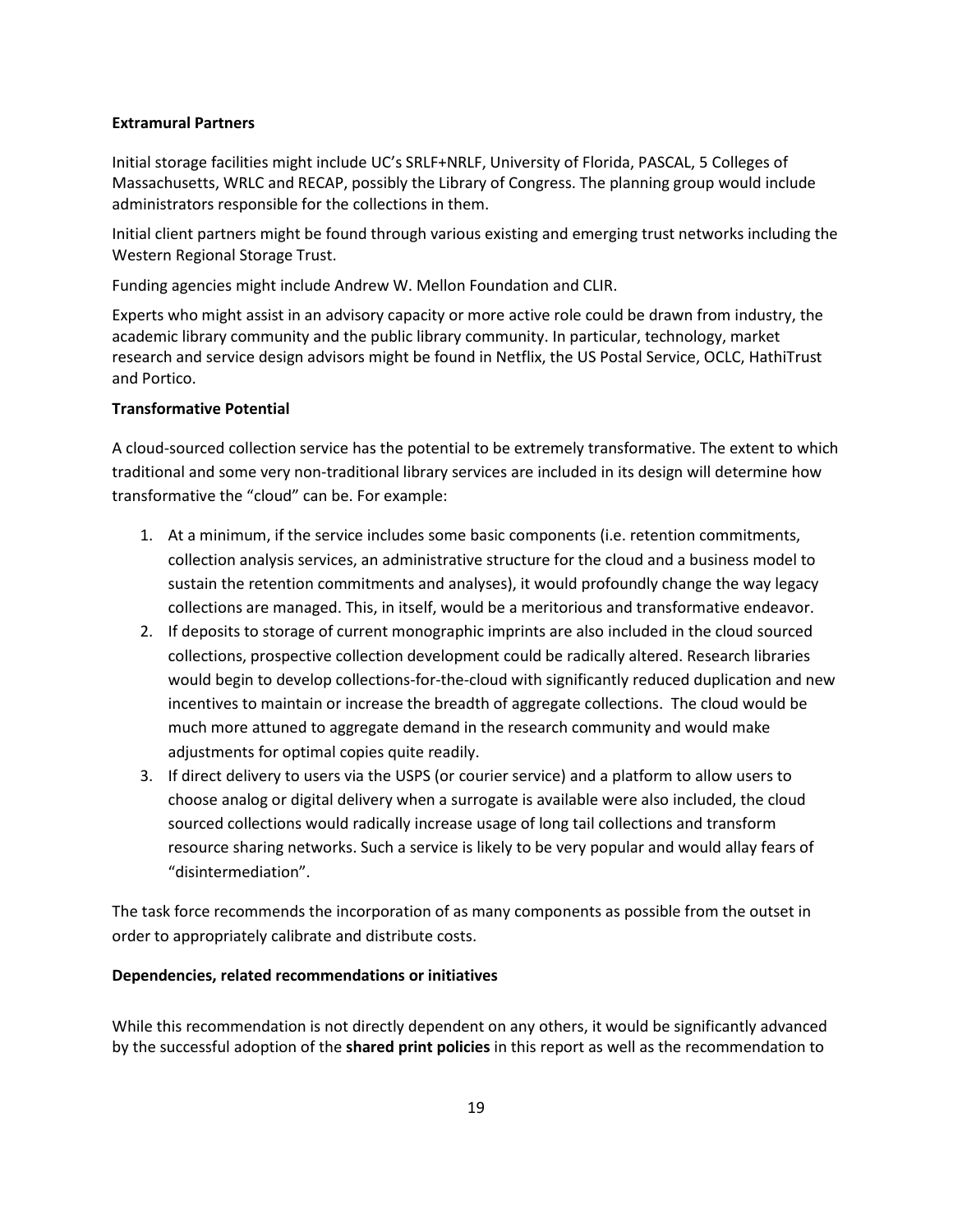**disclose digitized print resources as shared print** (thereby creating a substantial initial collection for the cloud service.)

| <b>Timeline and Activities</b> |                                                                                                                                                                   |
|--------------------------------|-------------------------------------------------------------------------------------------------------------------------------------------------------------------|
| February 2011                  | SOPAG refer this recommendation to the convener of the RLF Board and<br>Council of University Librarians for consideration                                        |
| March-August 2011              | Prepare a grant proposal for the Strategic Planning Phase. Identify a<br>Principle Investigator. (PI, RLF Board, CDL Shared Print, and others, as<br>appropriate) |
| September 2011-June 2012       | Strategic Planning Phase for Cloud Sourced Collection Service                                                                                                     |
| 2012-2014                      | Pilot Implementation Phase                                                                                                                                        |
| 2015-2017                      | Production Implementation Phase                                                                                                                                   |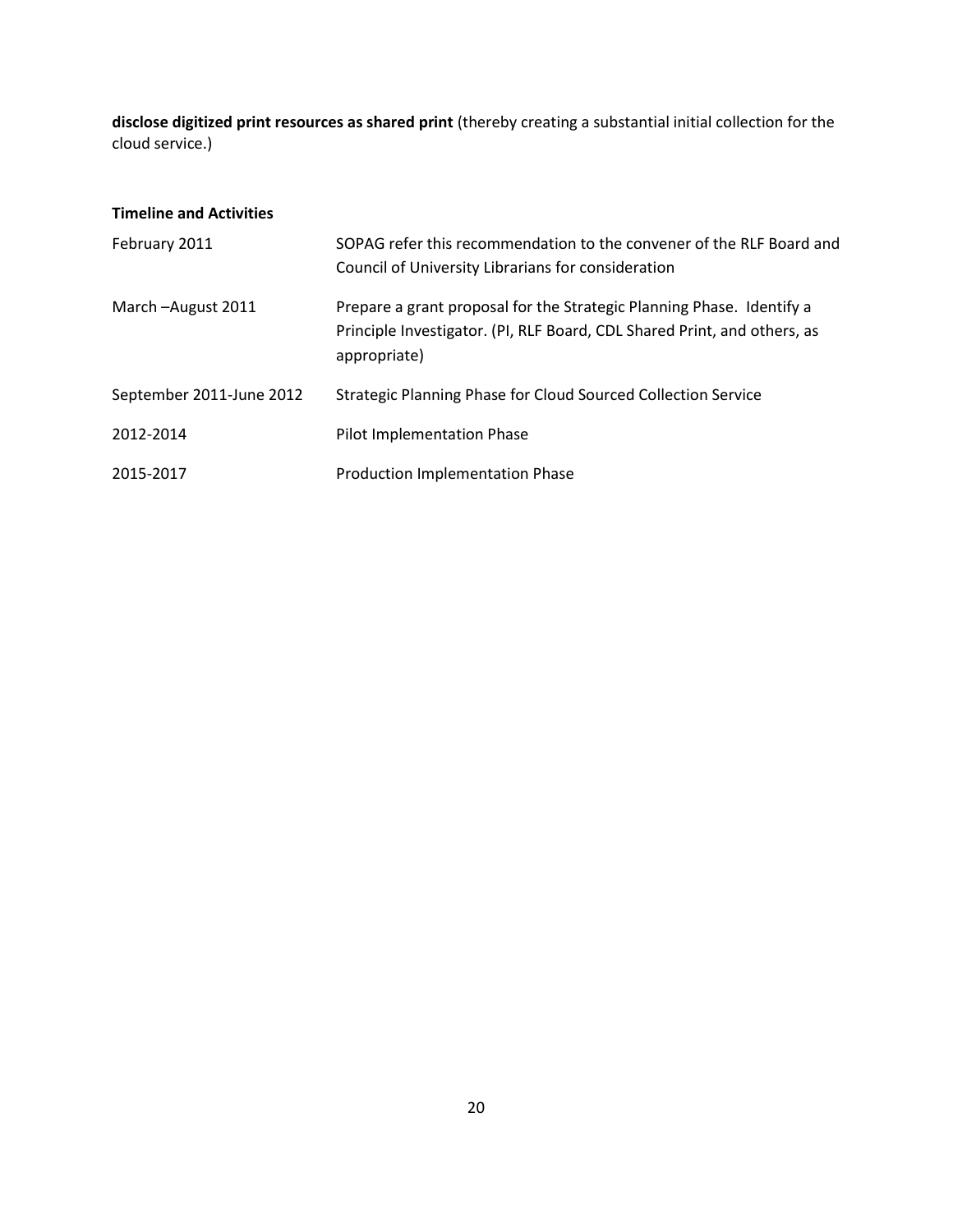## <span id="page-20-0"></span>7. Campuses adopt practices of contributing holdings when called for by WEST or **JSTOR**

The Task Force recommends that campuses establish and adopt guidelines related to contributing to the JSTOR and the WEST archives, making contribution the default behavior. Criteria for abstaining from contribution should be devised and must justify the costs accrued if Shared Print/WEST needs to seek outside contributors. Campus contribution rejections should be shared with campus Collections AULs.

## **Where We Are Now**

- Overall, UC Libraries are excellent contributors to the JSTOR archive.
- It is unclear how many of the digitized JSTOR titles are still being housed in campus physical collections.
- Campuses have unique operating structures that determine what to contribute to the JSTOR archive.
- We are contractually obligated to identify and fill holdings gaps for JSTOR. Costs of fulfilling our JSTOR responsibilities rise exponentially when a JSTOR request for a UC-held title is rejected by the campuses. The same will be true for WEST.
- It is unclear if locally-held JSTOR titles are being used consistently enough to justify holding onto print.
- There is increasing evidence that the RLFs can handle any anticipated increased borrowing activity for shared print titles.\*

## **Where we want to be**

- We want to have the lowest costs possible for construction and maintenance of our print archives.
- We want to ensure that the scholarly record is preserved and that access to the scholarly record is maintained.
- We want campuses to adopt a practice of reviewing the gaps list for the UC JSTOR Shared Print archive and offering to fill the gaps. UC is contractually obliged to fill the gaps, whether from UC campus holdings or elsewhere. Costs can be kept low if holdings are supplied from UC. <http://www.srlf.ucla.edu/jstor/default.aspx>

\*JSTOR Ireland Collection – 50 journal titles, print only, deposited in JSTOR, 16 ILL requests were made from 3 journal titles in one year, all were filled. And, special accommodations were made to meet a campus reserve request.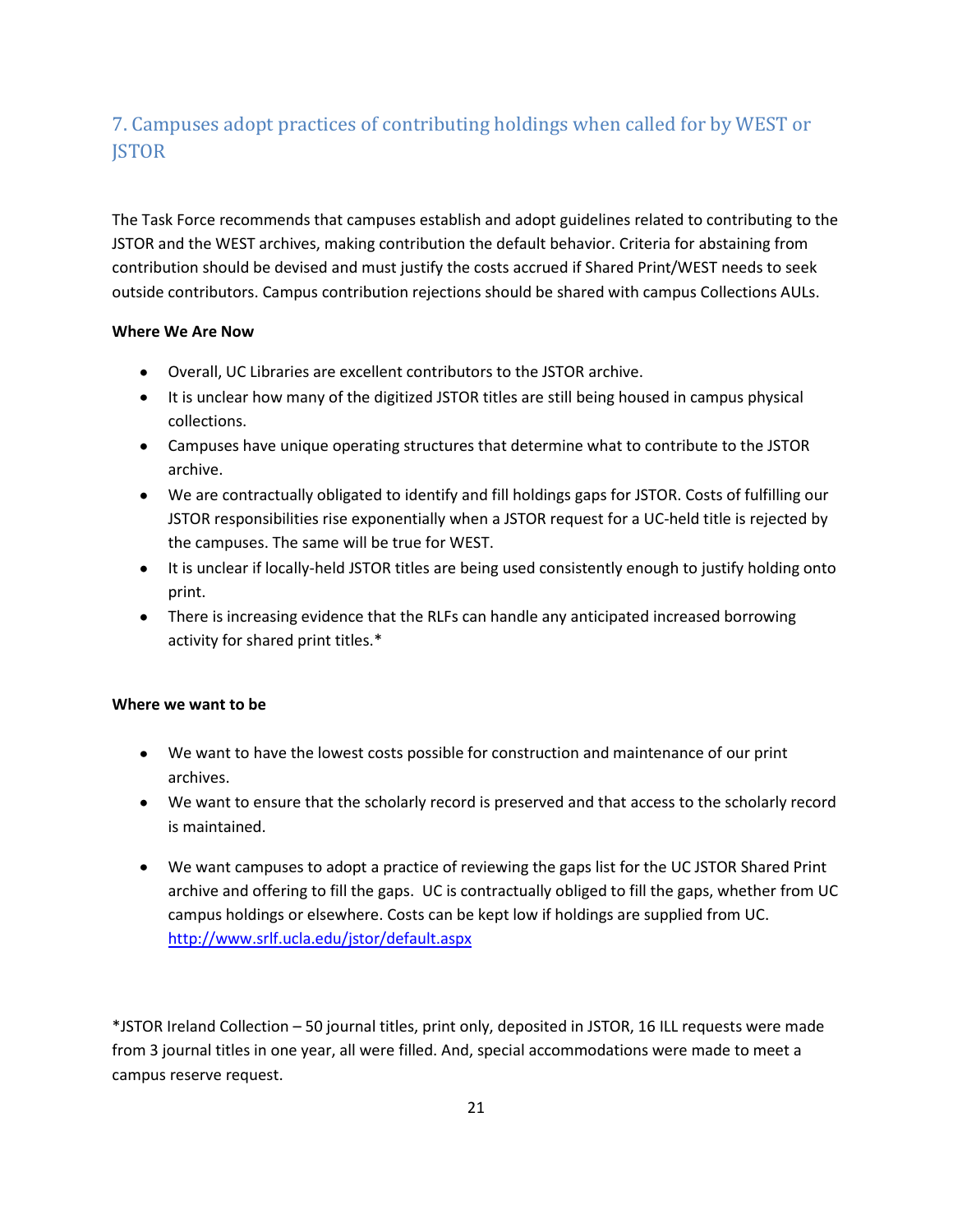## **Benefits**

- Consistent contribution to JSTOR and concurrent divestment of print duplicates held locally, frees up space for shared print in place commitments for WEST and shared monograph retention commitments for the UC system.
- The archive is assured and the space issues are more consistently managed.
- Contributing UC copies to WEST and JSTOR ensure that UCs holdings will be archived and maintained.
- See recommendation #11 for ASF estimates : 88,000 ASF over 5 years if 8,000 journal families are ingested.
- Default contribution ensures that we are constructing and contributing to both print archives at the lowest possible cost.

## **Challenges**

- Some campuses may be more willing to contribute to JSTOR than for WEST Bronze Archive titles because the benefit of space reclamation may be a stronger incentive than committing to store titles locally (in place) for WEST
- Conversely, some campuses may be more willing to contribute for WEST Bronze Archive titles if the desire to retain titles locally (in place) outweighs the need for space reclamation.
- Campuses may be unwilling to send WEST Gold and Silver Archive titles to the RLFs because the desire to keep copies immediately available on campus may be strong.

## **Extramural partners**

- WEST partners
- JSTOR

## **Dependencies, related recommendations or initiatives**

- Recommendation 9 "Deselect duplicate JSTOR print journal holdings systemwide"
- Recommendation 11 "Deselect duplicate print journal backfiles for Bronze Archives in the Western Regional Storage Trust (WEST)"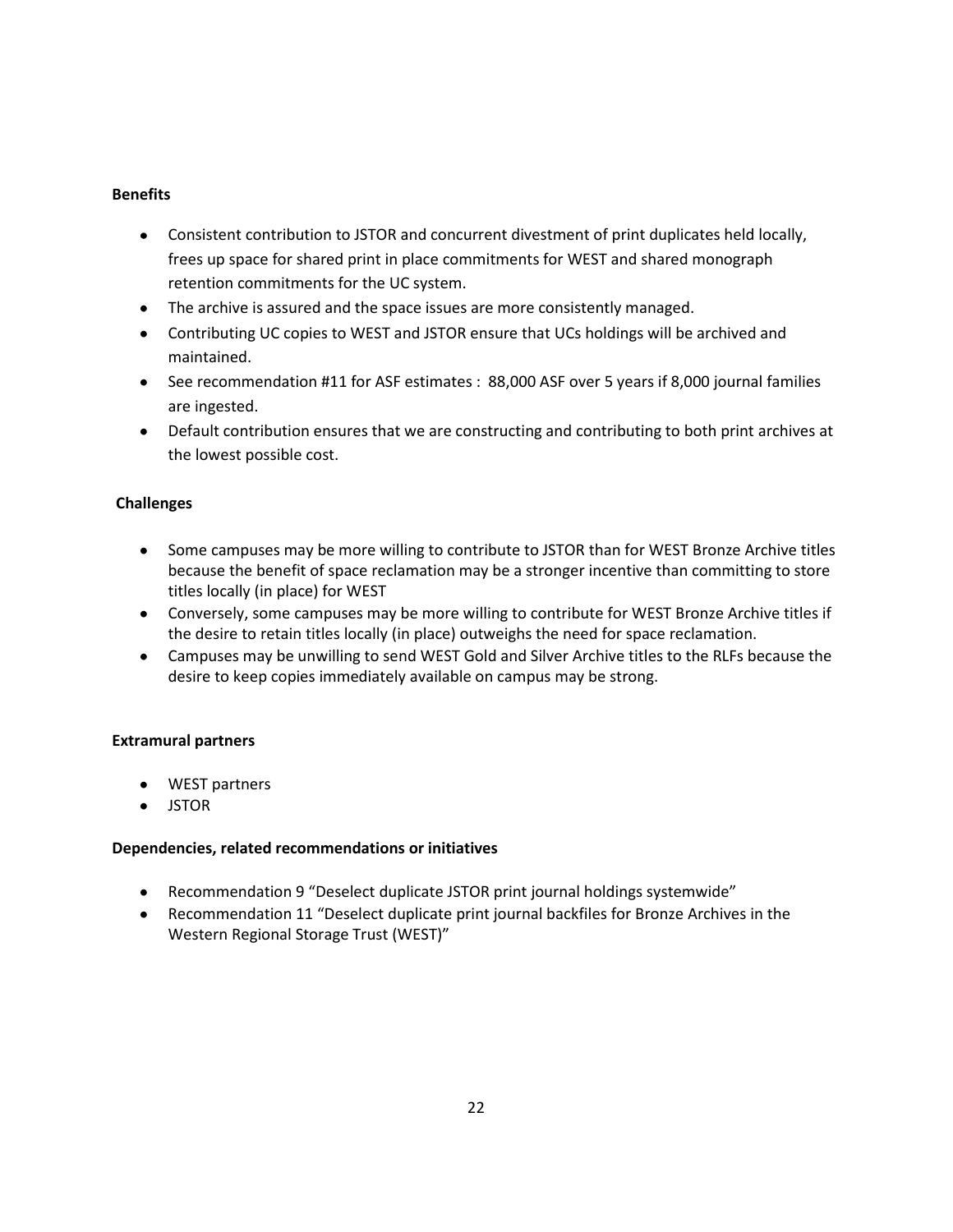## <span id="page-22-0"></span>8. Encourage libraries to disclose print resources that were/are mass digitized as shared print

## **Where we are now**

- Research libraries are actively engaged in developing new frameworks for print monograph  $\bullet$ collection management; digitized print is recognized as an easy starting place for network level action. <sup>16</sup>
- Monographs are well represented in digitized print collections
- Digitized print collections represent a rich resource that UC and other research libraries want to sustain at a lower aggregate cost but currently have no mechanism (business model) to do so
- UC Libraries have not yet formulated a strategic position in the network of research libraries for digitized print
- Digitized print publications are not technically identified in ways that would facilitate their ready contribution to network-level partnerships (i.e. they are not transparently disclosed as shared resources with explicit retention commitments and collection management behaviors)
- Many research libraries have demonstrated a willingness to support shared print collections as a lower cost alternative to local collection development and management
- The rights environment for distribution of digital surrogates is dynamic; agile service models are needed to distribute one format or the other as rights change from year to year
- UC campuses originally involved in mass digitization may not have kept the print originals or may not wish to keep the originals

## **Where we want to be**

- UC Libraries want to collectively manage print resources at the lowest possible cost
- UC Libraries want to create synergies between print collection management and digitization
- UC Libraries want to develop network-level partnerships around digitized print;
- UC Libraries want to be strategically positioned as providers and stewards of print and digital publications to a broader network of libraries and to receive compensation for such roles
- UC Libraries and CDL Shared Print want (need) to be able to "offer" certain identified print collections to network-level partnerships; digitized print collections represent ready collections for such purposes
- UC Libraries want a systemwide approach to identify and disclose retention commitments and seek to use simple selection methods and existing disclosure capabilities as much as possible

<sup>16</sup> See Lyrasis/IMLS sponsored planning workshop on the Collaborative Retention of Print Monographs [http://www.lyrasis.org/Products-and-Services/Grants-and-Special-Projects/Collaborative-Print-Monograph-Retention.aspx]. This SOPAG recommendation is consonant with workshop outcomes and compliments options currently being considered by the Hathi Trust Collections Committee.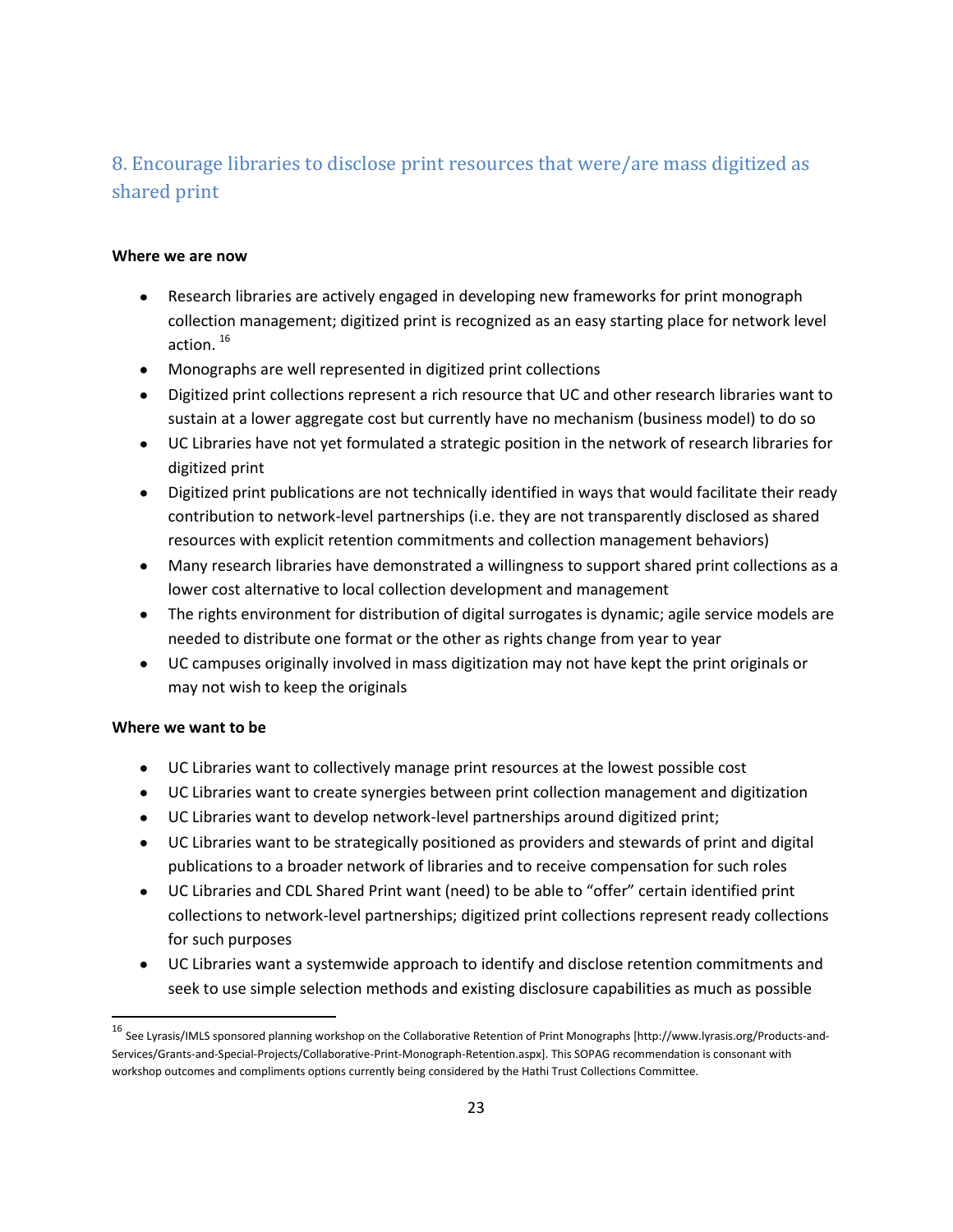## **Recommendation**

Encourage libraries to disclose print resources that were/are mass digitized (large-scale digitized at libraries or RLFs) as shared print. Digitized print resources include monographs, journals and other print materials that were and/or continue to be digitized by the Google, Microsoft and Internet Archive projects. Special collections and other restricted materials are excluded from this recommendation. The goal would be to quickly identify and disclose a large body of print resources as shared resources in order to 1) strategically (and technically) prepare UC Libraries to contribute to extramural partnerships such as "cloud" partnerships, 2) ensure a retention commitment among UC Libraries and 3) facilitate collection management decisions about duplicates among UC Libraries.

This recommendation is a prerequisite to other recommendations (see dependencies section.)

## *Identification of shared print items*

The task force recommends a flexible approach to identify a print copy in the system for each scanned item, beginning with RLF holdings and extending to campus holdings when RLF holdings are not available:

- 1) Designate a print copy in one of the RLFs. If an RLF copy is not available or not contributed,
- 2) Designate the print copy that was originally digitized at a campus as shared print (shared print in place). If the digitizing campus no longer holds or does not wish to contribute its copy,
- 3) Designate a copy at another campus. If no copies available,
- 4) Record missing print such that other extramural partners can make informed retention commitments

## *Selection process*

The task force acknowledges that UC institutions involved in large scale digitization may or may not wish to retain the print originals.

To facilitate the routine identification and disclosure of digitized print, the task force recommends a simple selection process that would allow campuses to identify broad categories of materials that are planned for digitization (or have been digitized) as eligible for designation as shared print. The shared resources would be identified and disclosed in batch using semi-automated processes guided by campus preferences.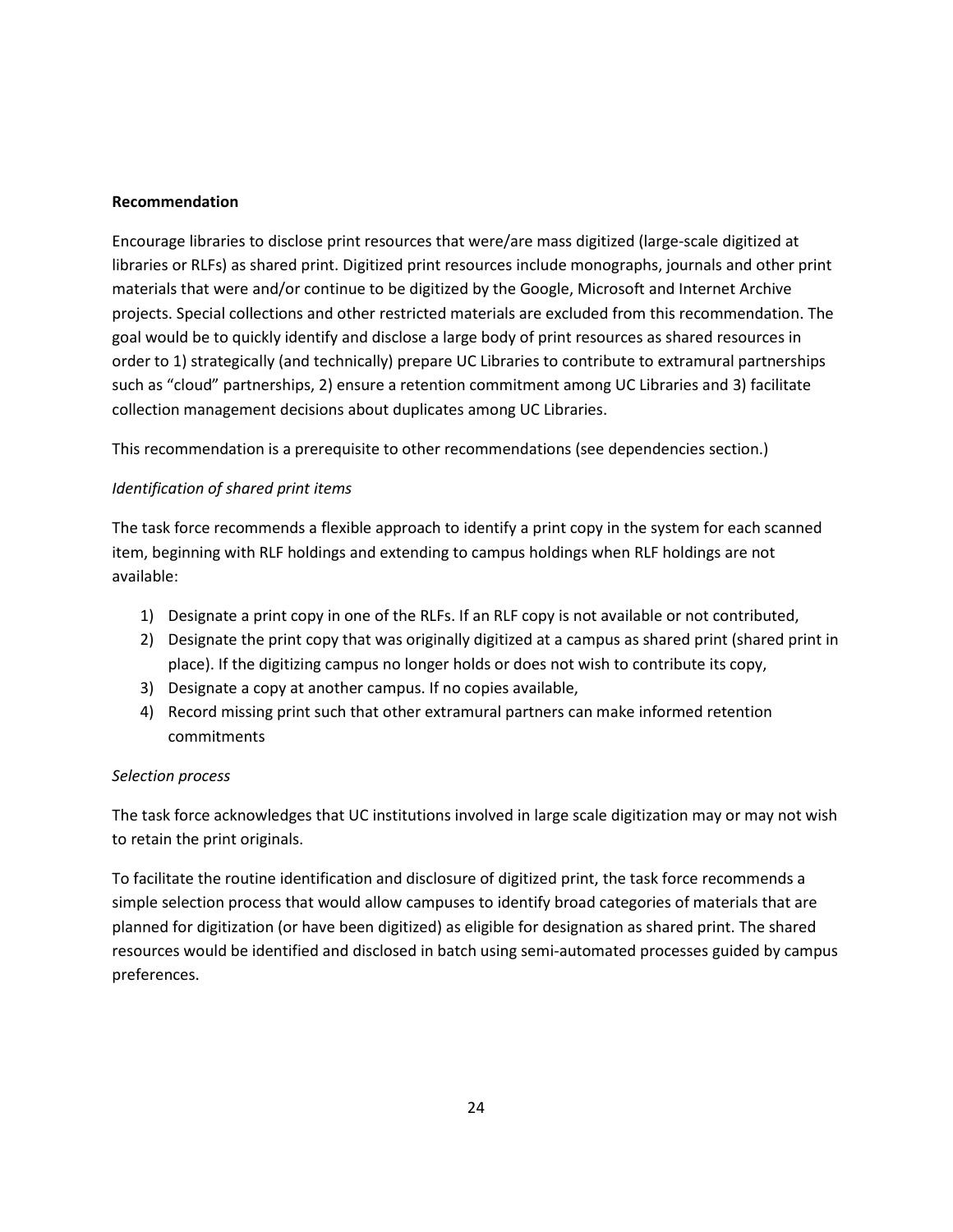## *Policies and Behaviors*

The print resources would be subject to the Shared Print in Place Policy if held on campus and the Persistence Policy if held in an RLF. The resources would be disclosed according to the Bibliographic Standards for Shared Print which includes disclosure in OCLC.

## *Example*

A campus involved in digitization could indicate a willingness to retain print items that are digitized in the "Ls" (Education). Such resources would be disclosed in OCLC as shared print either retroactively (for items already digitized) or proactively (for items scheduled for digitization) and could be contributed to (and sustained by) extramural partnerships.

## **Benefits**

## *Strategic Benefits*

- Facilitates a systemwide approach to print collection management by strategically aligning mass digitization, shared print and campus collection decisions
- Creates a ready collection for contribution to extramural partnerships
- Rapidly prepares UC libraries and storage facilities to serve as *providers* and stewards of the scholarly record in cloud sourcing arrangements and to receive the benefits of such roles (i.e., compensation)
- Includes a broad, multi-disciplinary collection
- Positions UC's collections as a readily identifiable source for redigitization when needed

## *Space Benefits*

For every 1 million items declared as shared print, approximately 143,000-285,000 assignable square feet can be reallocated systemwide – or the equivalent of one information commons per campus. (assumes an average of 2-3 copies held systemwide and 7 volumes per ASF)

## **Challenges**

- While digitized print is a likely first set of content to cultivate extramural partnerships, partners may derive more value from and want to see a broader suite of collections offered in the midto-long term. Sustainable business models would need to meet market needs for the mid-tolong term.
- Usage will need to be monitored as print inventory declines and digital access rights evolve.
- The rate of space reclamation is dependent on the rate of campus deselection of duplicates; monographs are more costly to deselect than journals.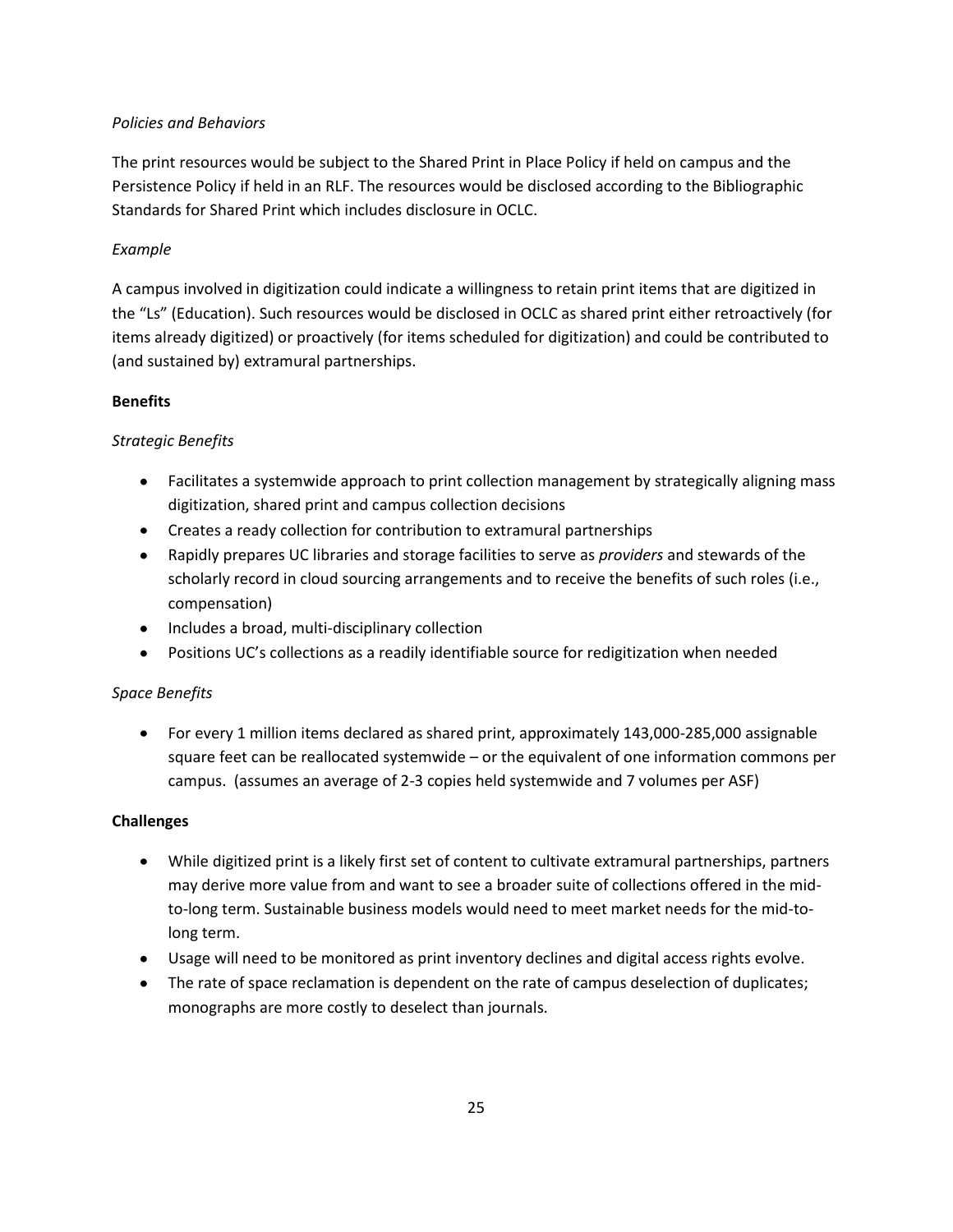### **Extramural partners**

- This recommendation has the highest potential to cultivate extramural partners.
- Potential partners include small to mid-sized libraries that seek to depend on print collections held elsewhere.
- The Western Regional Storage Trust and/or a Cloud-Sourcing partnership might serve as organizing entities

## **Transformative potential**

- Provides the greatest systemwide opportunity for reallocation of library and storage space in non-journal areas of the collections
- Creates a systemwide approach to collection management by aligning mass digitization and shared print
- Ensures systemwide stewardship of the print at the lowest possible cost (in storage, when available, and at campuses, when not in storage)
- Strategically positions UC as a provider of content in the research library community
- Greatest potential to cultivate extramural partners around print collections

## **Dependencies, Related Recommendations or Initiatives**

This recommendation is dependent upon the adoption of the *Shared Print in Place Policy, Common Access Policy, Bibliographic Service Standards for Shared Print*.

This recommendation is a prerequisite to the recommendation for *cloud-sourcing partnerships and services;* digitized print collections would be the initial collections contributed to the cloud.

## **Timeline and Activities (UC)**

- 2011 Pilot project to identify 500,000 digitized print resources, disclose shared print commitments in batch, and provide reports to all campuses. Participants: selected digitizing campuses, RLFs, CDL Shared Print, Mass Digitization, Discovery and Delivery, and OCLC.
- 2012 Expand pilot to additional UC digitized print collections. Align the planning process for mass digitization and shared print disclosure.
- 2012 Campuses develop deselection strategies for duplicates.

#### **Timeline and Activities (Extramurals and Grant Agencies)**

- 2011 Planning grant to develop extramural partnership. Outline service expectations and develop a sustainable business model. Consider expanding on the WEST model. Participants: selected digitizing campuses, RLFs, CDL Shared Print, and selected WEST members.
- 2012 If the planning phase is successful, develop an implementation grant proposal.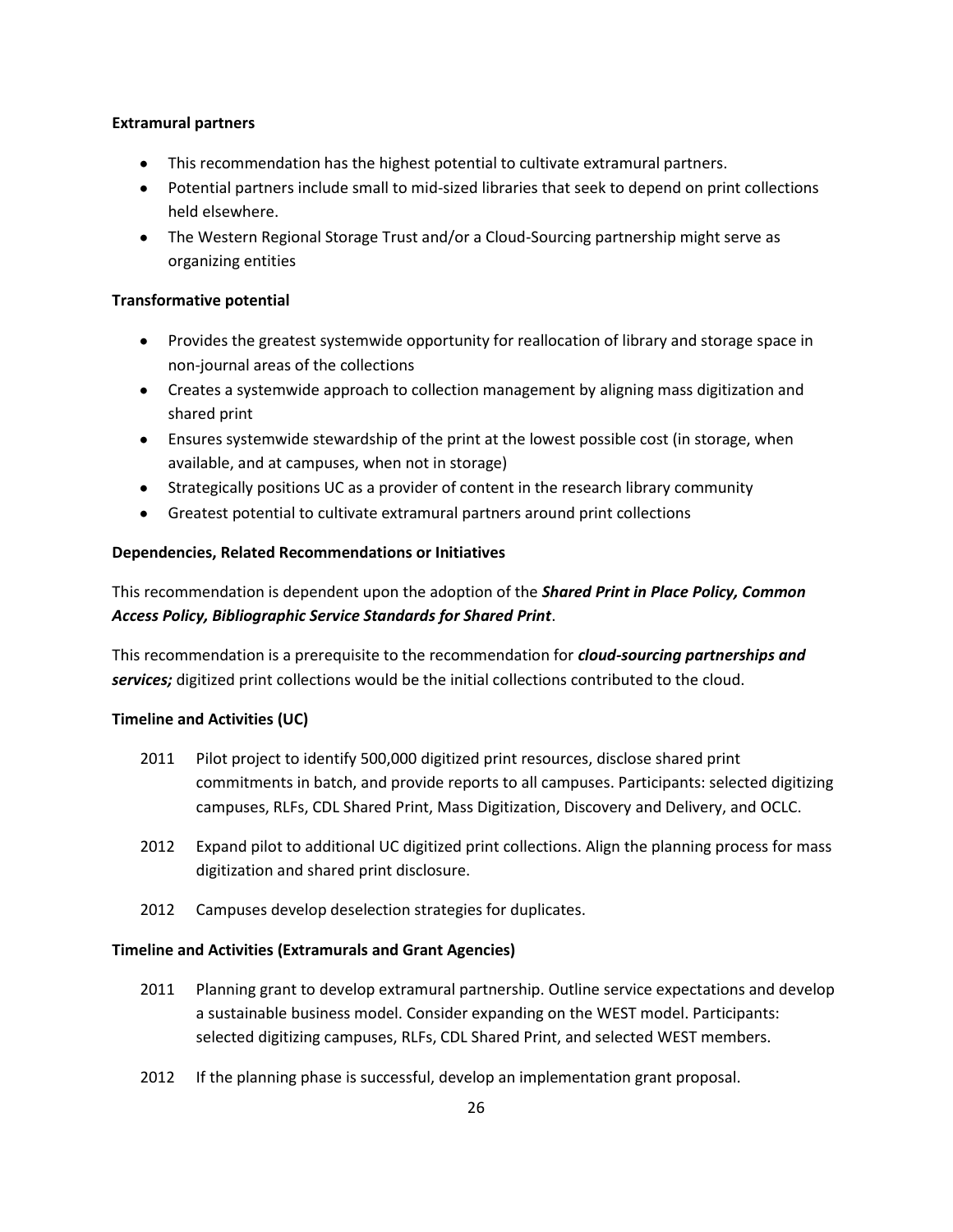## <span id="page-26-0"></span>Retrospective Initiatives – Deselection

## <span id="page-26-1"></span>9. Deselect Duplicate JSTOR Print Holdings Systemwide

The Task Force recommends that all campuses deselect duplicate JSTOR print holdings. Campuses can identify JSTOR available content and title coverage through the JSTOR web site. New titles are regularly added.

Campuses may identify duplicate volumes that should be *intentionally* retained *in order to support current local research needs.* The remaining volumes will be withdrawn according to established local policy.

Campuses are asked to keep statistics deselected based on the presence of JSTOR archives.

## **Benefits**

- The JSTOR archive is a time-tested and well-assured successful archive; validation of titles is transparent.
- Portico has emerged as a trustworthy back-up system to the JSTOR archive and concerns about loss of access have decreased.
- WEST is working to ensure that any existing gaps in JSTOR are filled.
- Space savings on local campuses could be considerable and will make room for anticipated WEST Bronze archive commitments as well as any shared monograph commitments.

## **Challenges**

- Campuses that have elected to retain JSTOR print holdings may continue to do so to meet actual or perceived local need.
- Campuses may not have the resources to deselect JSTOR print holdings (staffing shortages, etc.), or, may not view it as a priority.

## **Timeline and Activities**

Begin withdrawing immediately.

Consult the gaps/wish list on the UC JSTOR Shared Print website and supply any missing holdings. [http://www.srlf.ucla.edu/jstor/default.aspx]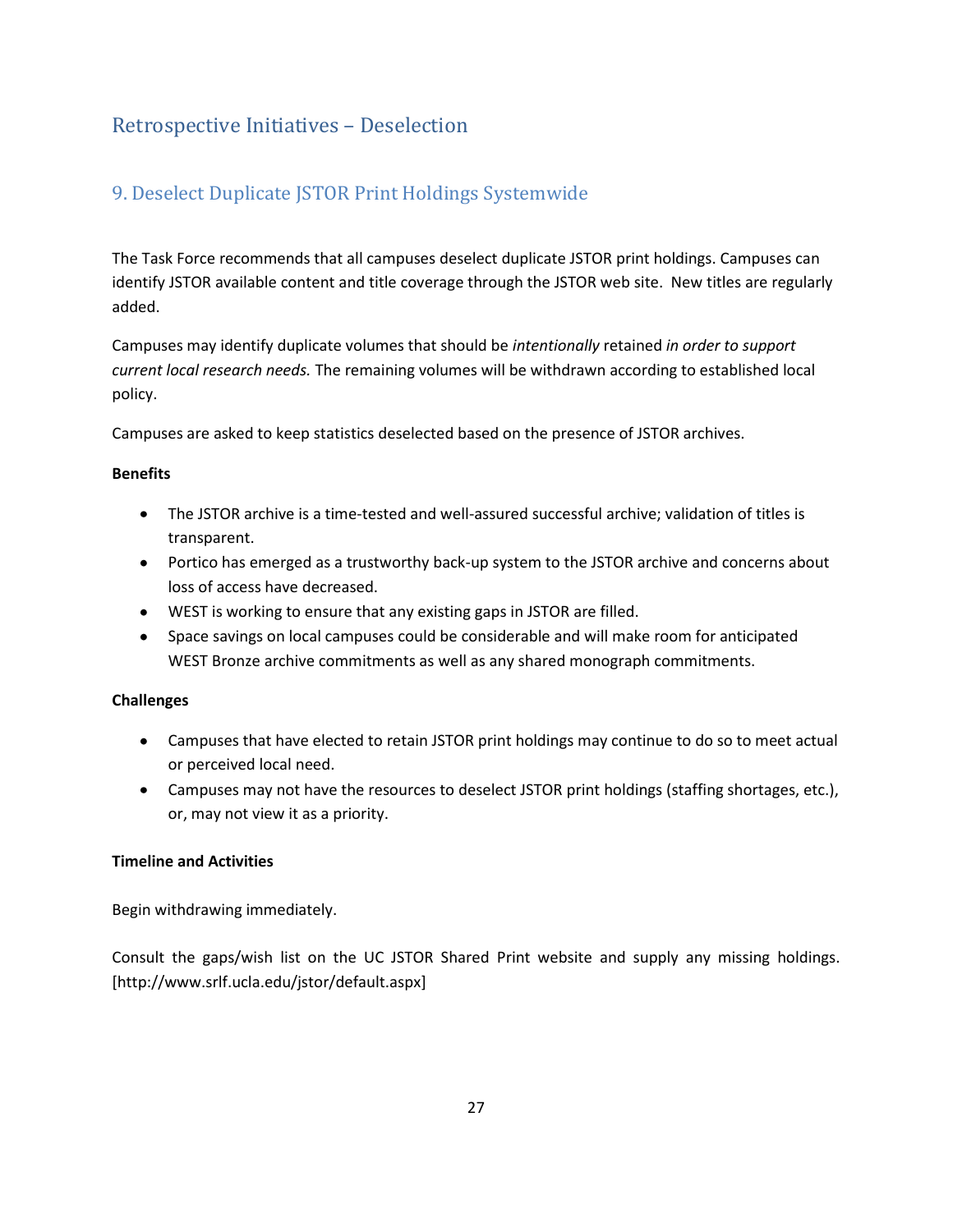## <span id="page-27-0"></span>10. Campuses deselect print monographs held at campuses that are also housed at NRLF, SRLF, or both

#### **Where we are now**

Retrospective print resources are widely duplicated across the campuses and weeding activity at individual libraries is sporadic or inconsistent. Campus libraries are reaching capacity. The SOPAG Task Force on UC Collections Space Planning Report states that NRLF anticipates being full by November 2015, at current deposit rates, and that SRLF's space for standard print volumes will reach capacity by November 2011. On June 17, 2010, the University Librarians mandated a 36% campus reduction of RLF deposits and instituted a non-duplication policy for RLF deposits, effective immediately. While these measures will postpone the inevitable fill dates, it is evident that the current use of space is unsustainable.

#### **Where we want to be**

Campuses will have reduced their overall collections footprint of retrospective print holdings and make increased use of collective resources housed at the RLFs. Any remaining duplicated print holdings will be *intentionally* duplicated to support local research needs. Library collection space will be used more strategically to accommodate Shared Print in Place. Campus collection managers and selectors will take great pride in developing and curating our collective shared print in place collections and in identifying new frameworks for future collaboration.

#### **Recommendations**

- Each University Librarian, in consultation with the local CDC representative should establish a target percentage figure for the overall reduction of the print collections housed in various campus locations.
- CDL Shared Print Manager will obtain from OCLC lists of print volumes located at NRLF and SRLF, with OCLC numbers, and distribute to the campuses. The lists will be a "snapshot" of the RLF holdings at the time they are generated.
- Each campus will run their holdings of monographs that are held at the RLF, using the OCLC numbers as match points, and using the system tool to divide them by publication type as single-volume monographs, multi-volume monographs, and serials.
- Campuses may identify volumes that should be *intentionally* retained in order to support current local research needs. The remaining volumes will be withdrawn according to established local policy.
- Each campus may choose the date criteria for generating the lists, e.g. those with a publication date prior to 1980. Campuses may generate additional lists, if the volume counts fall below the established target.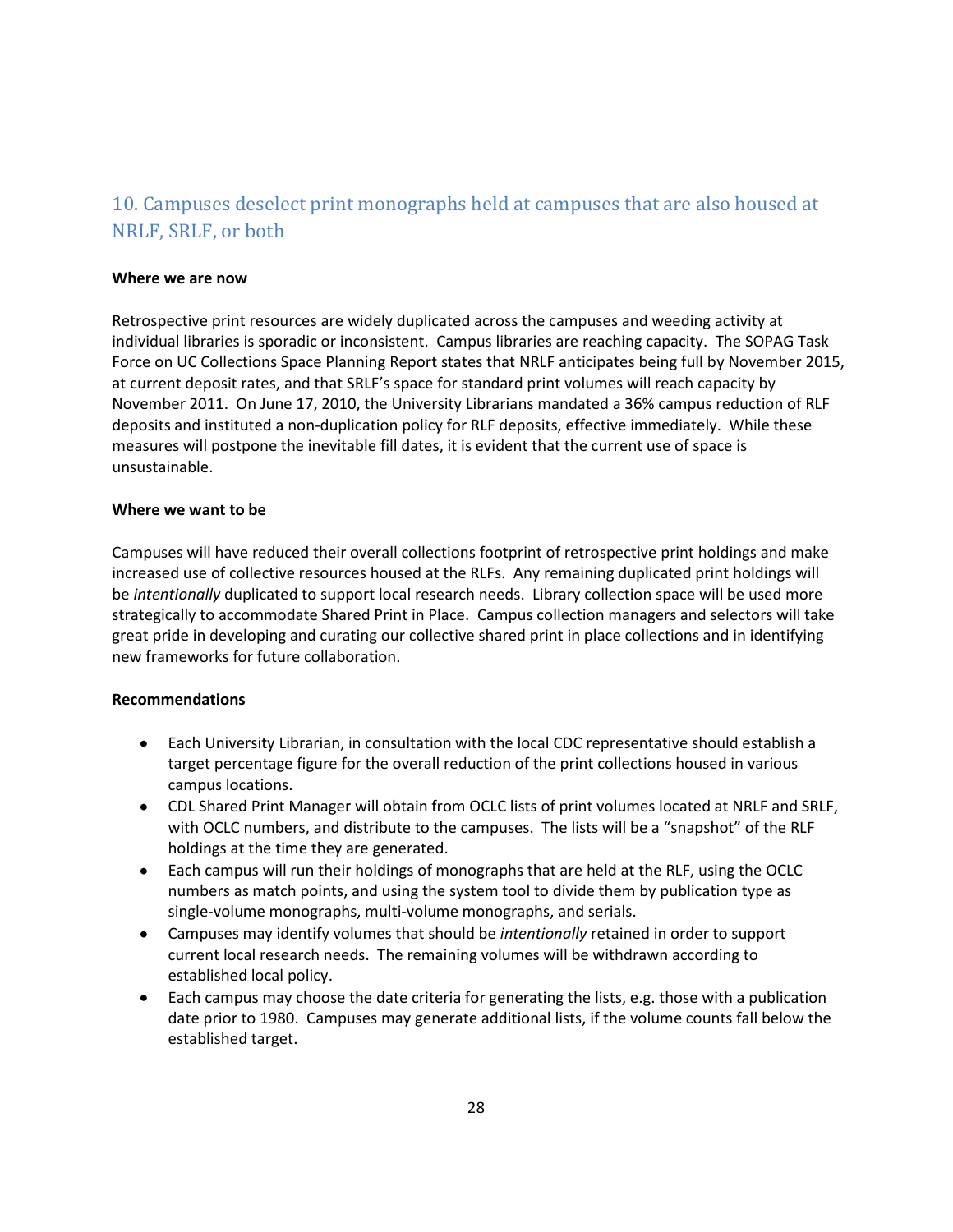## **Benefits (pros)**

- Significant reduction of unintended duplicated print at the campus level
- Significant space gains that can accommodate future campus identified Shared Print in Place commitments.
- Significant space gains that may be repurposed for other uses.
- Significant cost avoidance in maintaining large on site print collections and which could be redirected to other purposes. Courant and Nielsen estimate the cost of maintaining a book in open stacks is \$4.26 per year compared with \$0.86 in a high density facility.

## **Challenges (cons)**

- A clear and consistent message should be conveyed across the system to all internal librarians and staff about the dire impending space crisis.
- A clear and consistent message should be communicated across the system to our external users, especially faculty, to inform them of the gravity of the space situation. They should be reassured that they will continue to have access to print resources, regardless of where they are located.
- The UC libraries must convey a consistent and positive message that we are partners in the collaborative education enterprise and are actively pursuing our responsibility as stewards of UC assets, collections and space.

## **Timeline and Activities**

Early 2011 -- CDL Shared Print Manager will obtain from OCLC a list of print volumes located at NRLF and SRLF, with OCLC numbers, and distribute to the campuses.

Summer 2011 – Campuses run local holdings of RLF duplicates for review and identification of essential titles to retain onsite, *intentionally* duplicated.

2012 – Campuses begin withdrawal of RLF duplicates according to established local policy.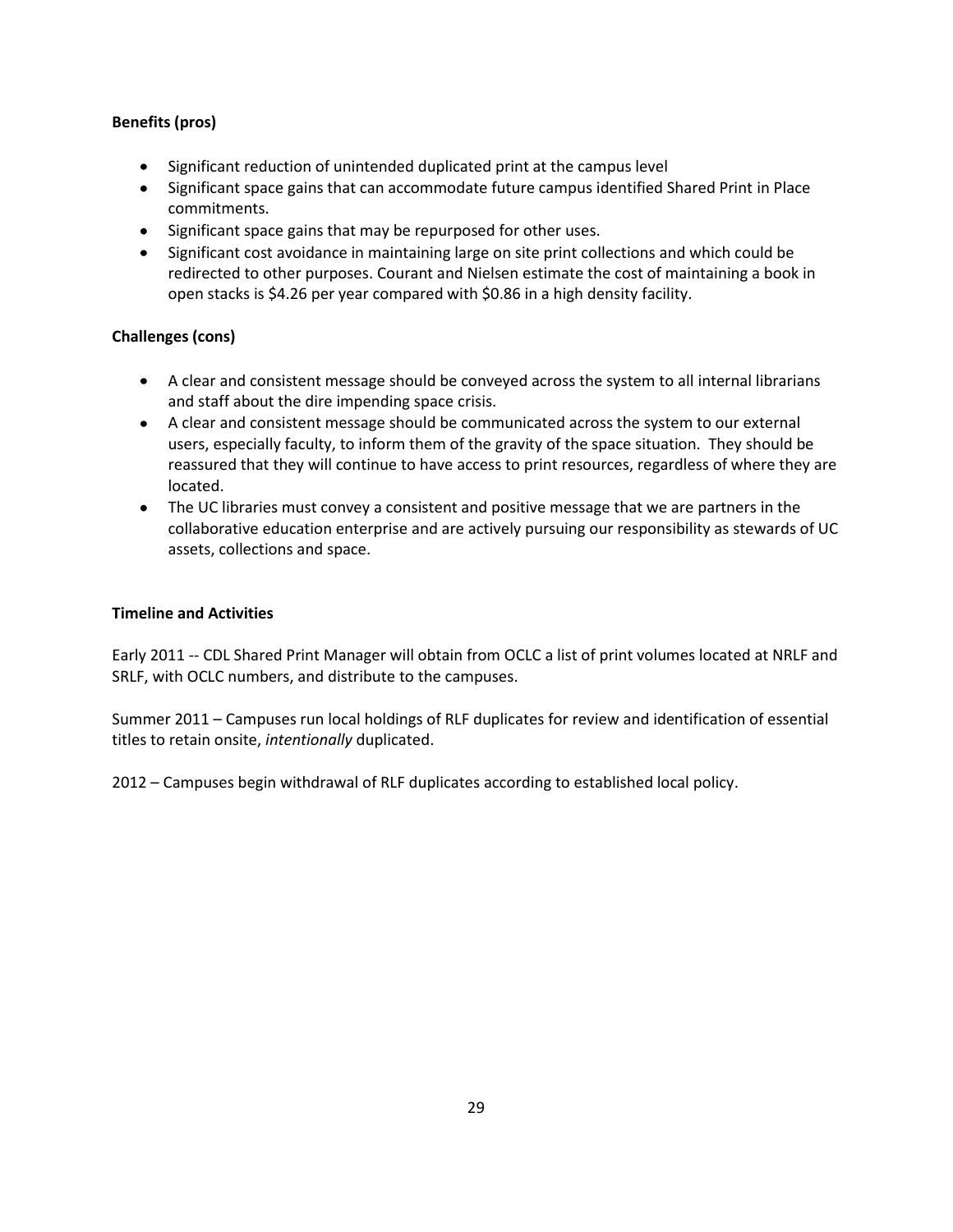## <span id="page-29-0"></span>11. Deselect print journal backfiles for Bronze Archives declared by WEST partners

## **Where we are now**

- Some campuses need to rapidly divest physical holdings for building closures or renovations
- UC Libraries hold significant duplicate print copies of print journal backfiles for titles that are also available in e-journal packages and for which the publishers deposit journal content in Portico or CLOCKSS; such titles are generally considered at very low risk
- WEST plans to disclose print archives for most titles deposited in Portico or CLOCKSS in the first year (2011) to support institutions that need to rapidly divest of significant quantities of print
- UC Libraries tend to hold significant segments of each print run (for titles in Portico and CLOCKSS) in campus libraries (highest cost) while smaller portions may be held in the RLFs (lowest cost)
- CDC is working with PAG (and indirectly, CRL) to develop methodologies for routinely verifying deposited content and ensuring trust in third party digital preservation services (e.g. Portico)
- Campuses are deselecting print journal backfiles without retention guarantees (for campus holdings,) without transparent expression of retention guarantees (through disclosure), and without assurance of completeness of runs (in storage or held at campuses)

## **Where we want to be**

- UC Libraries want to be able to divest of duplicate copies of print journal backfiles particularly for low risk titles such as those acquired and preserved digitally.
- UC Libraries want to use precious remaining storage (and library) space for higher risk titles
- UC Libraries are willing to depend on the archiving commitments of others in WEST in order to shift efforts to higher risk materials
- For low risk print journals, such as those also held digitally and deposited in Portico/CLOCKSS, UC Libraries want to leverage the WEST model to preserve the scholarly record and optimize campus and storage space
- Some UC Libraries need the ability to identify a large portion of their print collections that can be reasonably and safely deselected

## **Recommendation**

The task force recommends that campuses and storage facilities deselect print journal backfiles for Bronze Archives as they are disclosed in OCLC. Specific campuses undergoing building closures or renovations are encouraged to deselect print holdings in this area first; the Bronze Archive Type is designed to support such needs. The Persistence Policy may need to be revised such that RLFs can deselect duplicates held elsewhere.

The Western Regional Storage Trust is a retrospective print journal repository service; responsibility for building and maintaining archives is distributed among participating members of the Trust. The WEST collections model incorporates risk management principles into the selection criteria for titles. The model provides a mechanism to balance the amount of effort spent on building archives: more effort is placed on higher risk titles, less effort on lower risk titles.

There are two title categories in WEST that have been aligned with the Bronze Archive Type: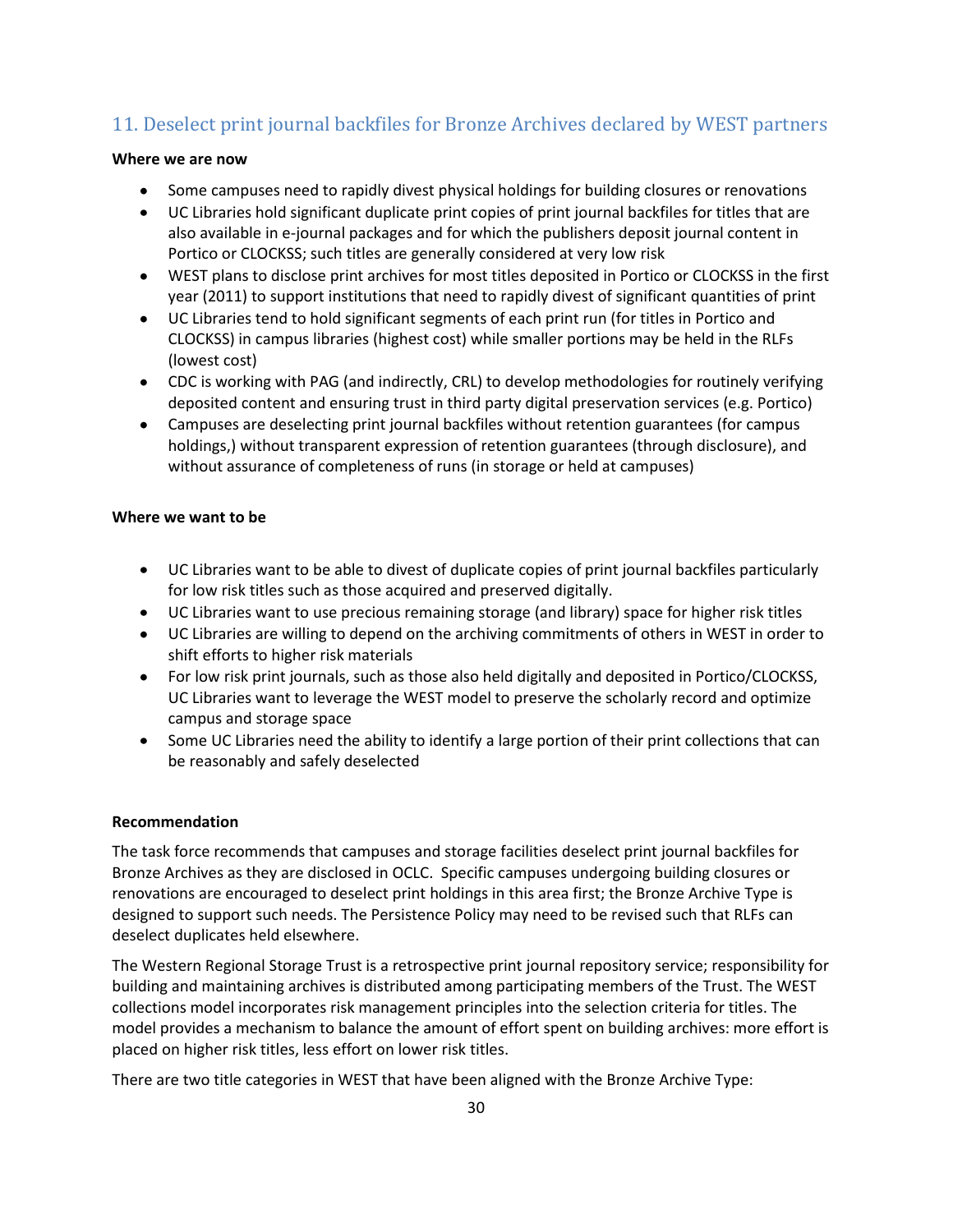- 1. Print titles available in publisher ejournal packages and digitally preserved (selected Portico and CLOCKSS titles)
- 2. Print titles available in publisher ejournal packages without digital preservation

Within each of these categories, titles are further selected based on their print duplication in the region. Unique(ish) titles are not included.

These categories of titles are generally at lower risk for loss of access or loss of content as libraries divest of print. Consequently, the print is candidate for minimal archiving effort. Bronze Archives are not validated for completeness or condition.

Furthermore, the archives for these titles may reside partially in a full service library and partially in a storage facility. Volumes are not necessarily moved to storage. Archive Holders (libraries or storage facilities) do have to meet minimum environmental conditions to serve in this role.

UC Libraries that serve as Archive Holders would disclose print volumes as Shared Print in Place and indicate the volumes are contributed to WEST. RLFs would disclose print volumes as shared print and similarly indicate the volumes are contributed to WEST.

It is possible and very likely that a disclosed archive will have gaps. Archive Holders simply disclose existing holdings in OCLC (local holdings records will be created).

WEST members are encouraged to review disclosed holdings and make informed decisions based on the information available. The Archive Holder may receive print volumes (at its discretion, as gifts) from other WEST members.

## *UC Libraries (and RLFs) are similarly encouraged to deselect duplicate holdings (and/or offer to fill in gaps).*

## *ULs may need to review and revise the Persistence Policy to allow RLFs to*

- *1. deselect print holdings based on archives held elsewhere in WEST*
- *2. deselect duplicate WEST print holdings in the RLFs*

WEST's archiving cycles typically run from March to April of the following year. The first archive cycle will begin March 2011 and end March 2012. Bronze Archives may be disclosed earlier in the cycle than other Archive Types.

While not a WEST requirement, member libraries are also encouraged to keep statistics of titles and volumes deselected based on the presence of a shared archive. WEST's Operations and Collections Council may issue some guidelines on this in the future; members are encouraged to follow existing guidelines for shared resources issued by statistical agencies (e.g. ARL).

## **Benefits**

WEST plans to ingest approximately 8,000 journal families (275,000 print journal volumes) in a 5 year period creating the opportunity to recover the space occupied by potentially millions of duplicate volumes in the region. One-third of those volumes are Bronze Archives.

An initial collection analysis for 13 WEST planning libraries indicated that by archiving approximately 300,000 volumes, participants could deselect 1 million duplicate volumes occupying approximately 88,000 assignable square feet. Many more libraries will participate in the implementation phase for WEST, so these figures can be consider minimums.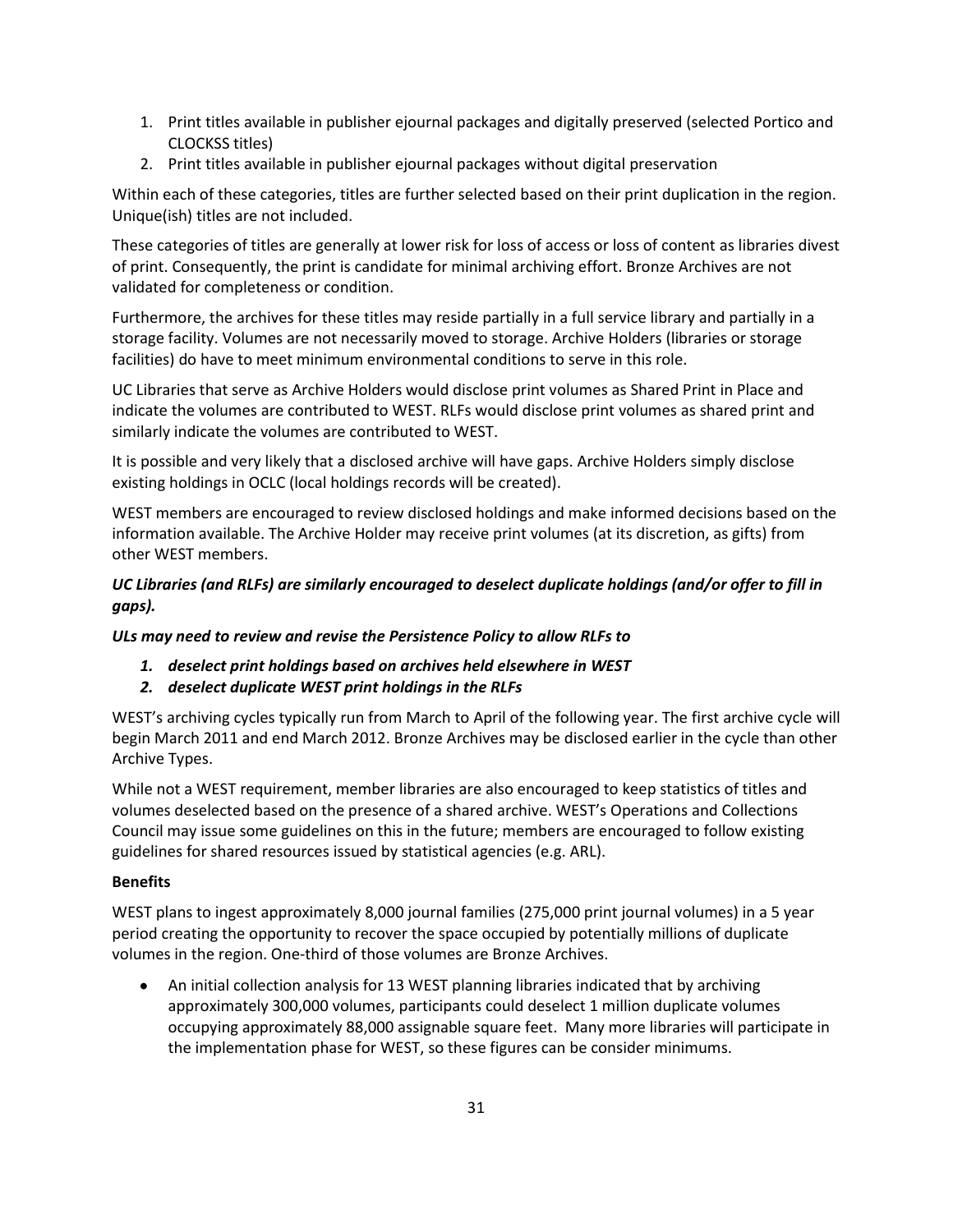- In the context of UC, UC Libraries involved in the planning phase expect to archive approximately 150,000 volumes, making it possible to deselect more than 400,000 duplicate volumes in UC planning libraries, occupying approximately 38,000 assignable square feet. It is likely that more copies exist in the 10 campus libraries providing significantly greater opportunities for space reclamation, thereby extending the life of both the RLFs and existing library facilities.
- UC Libraries will contribute approximately \$100,000 in annual membership fees and the RLFs will receive compensation from WEST members for archive creation services (approximately \$600,000), providing a net benefit to UCs of more than \$500,000.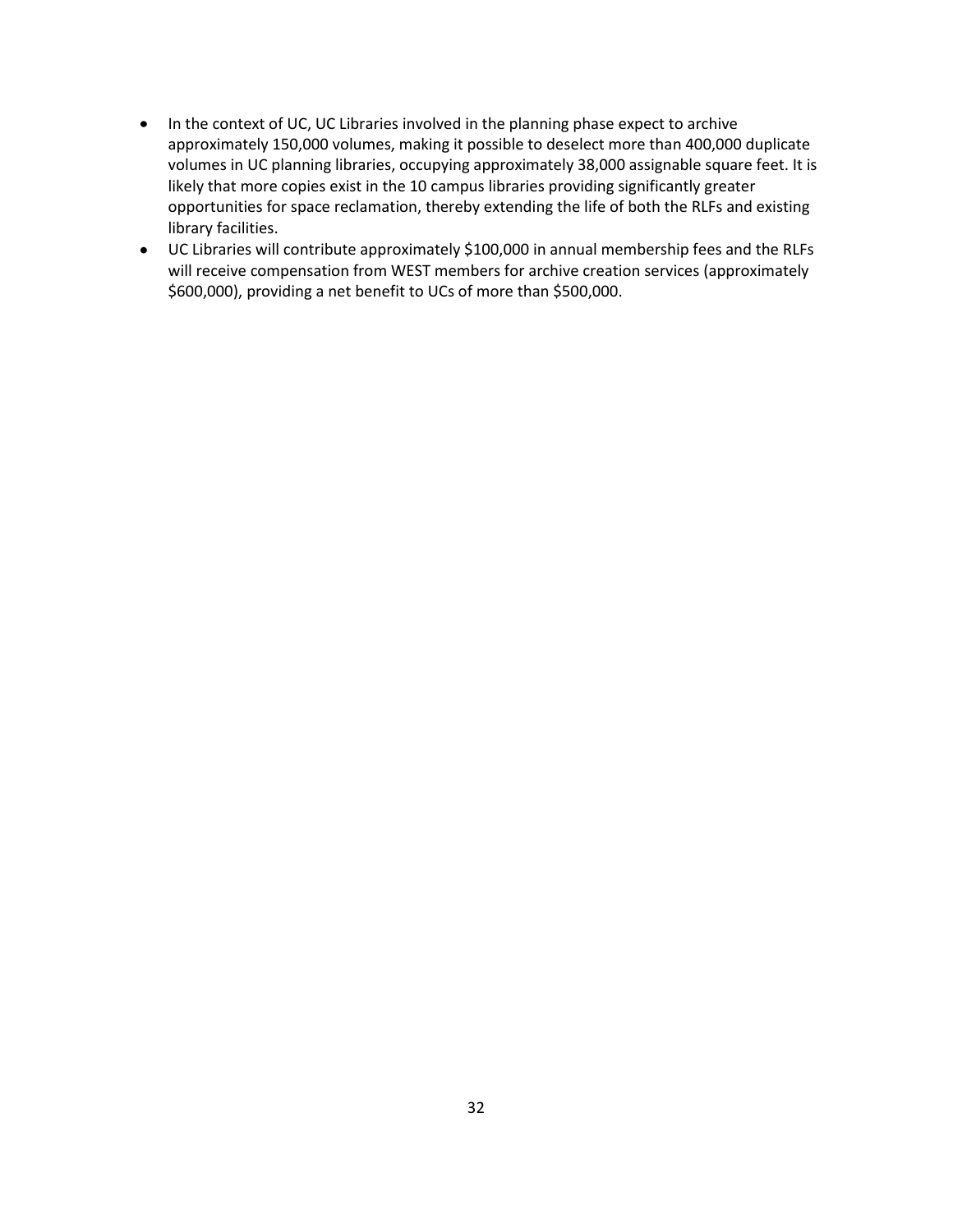<span id="page-32-0"></span>12. Campuses and storage facilities adopt an annual practice of deselecting print Silver and Gold journal backfiles as they are declared and disclosed in WEST

## **Where we are now**

- Campuses are deselecting print journal backfiles without retention guarantees (for campus holdings,) without transparent expression of retention guarantees (through disclosure), and without assurance of completeness of runs (in storage or held at campuses)
- Campuses are deselecting certain print journal backfiles and storing other backfiles absent coordination of optimal copies at the network level; lack of coordination may result in more stored copies than are necessary in the research library community, using precious remaining storage space; lack of coordination may also result in inadvertent loss of content or access to content within the region.
- UC Libraries have a very successful model for compiling print backfiles (UC JSTOR Shared Print project); the model can be affordably extended to handle many more titles, with modification to the validation level

## **Where we want to be**

- UC Libraries want to leverage the WEST model to preserve the scholarly record and optimize campus and storage space
	- WEST has adopted a model for higher risk titles that incorporates many operational aspects of the UC JSTOR Shared Print model to ensure that a near complete backfile is verified (at a lower level), archived and disclosed in OCLC.
	- The WEST model includes retention guarantees, explicit disclosure of retention guarantees that are visible to the network, and validation of holdings for completeness, and in some cases, for condition.
	- WEST has adopted a collections model that incorporates aspects of the Optimal Copies framework; by participating in WEST, UC Libraries can contribute to and benefit from an emerging network of optimal copies when making collection management decisions.
- UC Libraries want to make informed collection management decisions on a routine basis for print journal backfiles ("Trust the trust")

## **Recommendation**

The task force recommends that campuses and storage facilities adopt an annual practice of deselecting print journal backfiles for Silver and Gold Archives as they are declared and disclosed by WEST Archive Builders.

The Western Regional Storage Trust is a retrospective print journal repository service; responsibility for building and maintaining archives is distributed among participating members of the Trust. The WEST collections model incorporates risk management principles into the selection criteria for titles. The model provides a mechanism to balance the amount of effort spent on building archives: more effort is placed on higher risk titles, less effort on lower risk titles.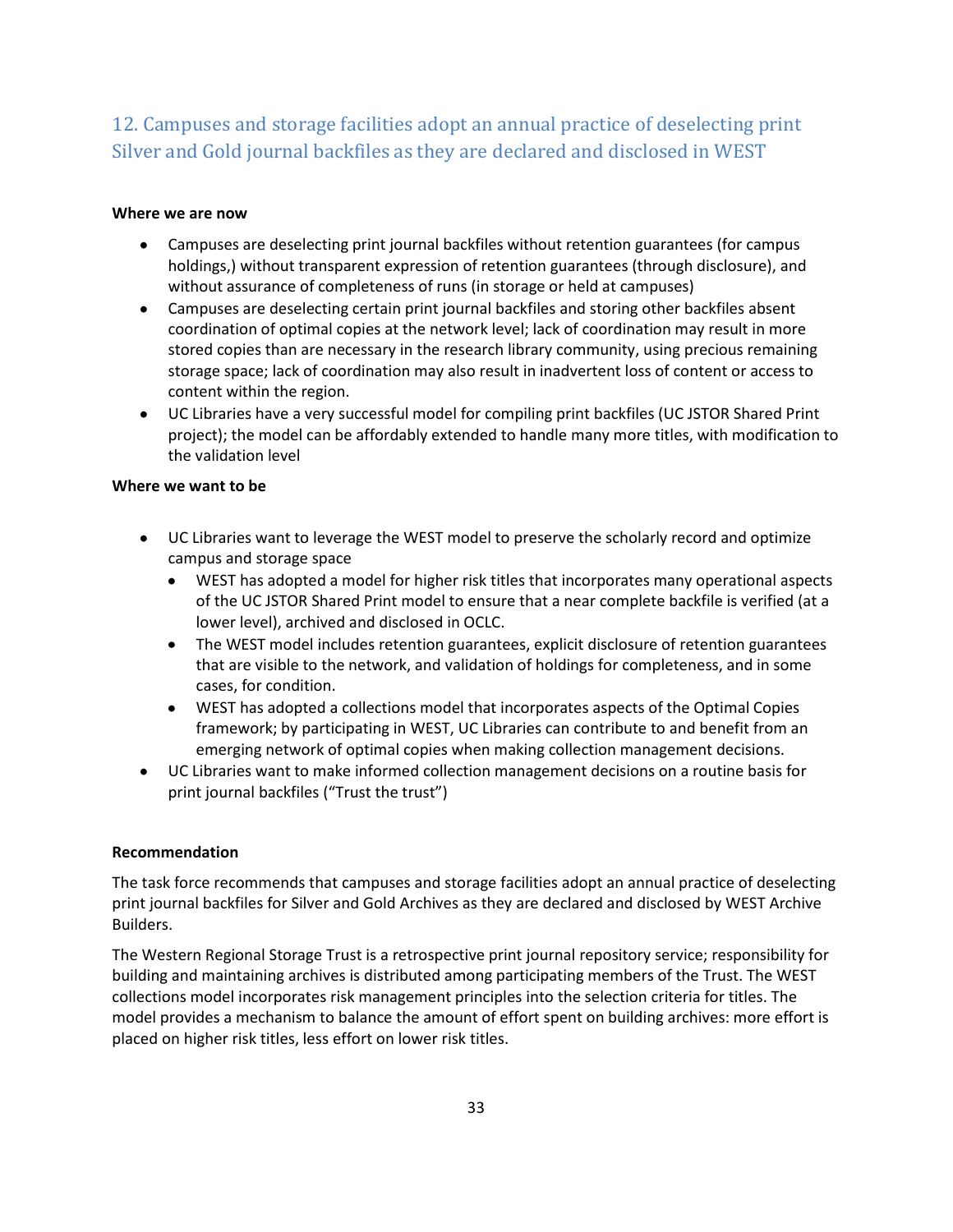Particular members in the Trust (Archive Builders) are identified each year and agree to build archives for higher risk titles (Silver and Gold Archives) according to specific validation standards. Archive Builders proactively call for, validate, disclose and archive print holdings for a specific set of titles within a one year period (within a "validation cycle.) Once the validation cycle is complete and gaps have been filled to the extent possible, the archive and gaps are explicitly disclosed in OCLC using special Institution Symbols, Holdings Location Codes and 583 field entries. Several institutions are currently involved in a pilot project with OCLC to test methods for disclosing archiving commitments in WorldCat. The pilot will complete in June 2011, after which guidelines will be developed for disclosing WEST archives in WorldCat.

WEST members are encouraged to review their duplicate holdings each year and the disclosures in OCLC to make collection management decisions. UC Libraries and RLFs are encouraged to deselect duplicate print holdings (and offer any gaps to the WEST Archive Builder). UC's RLFs will serve as Archive Builders for certain titles. In the event that a UC Library holds volumes that are missing in a non-UC Archive Builder's run, the library is encouraged to contribute the missing volumes to the Archive Builder via a deselection/gift process.

WEST's archiving cycles typically run from March to April of the following year. The first archive cycle will begin March 2011 and end March 2012. Once the archives are disclosed in late Winter 2011/early Spring 2012, UC Libraries are encouraged to deselect duplicates. UC Libraries are encouraged to adopt a routine practice each year of reviewing disclosures and deselecting.

While not a WEST requirement, member libraries are also encouraged to keep statistics of titles and volumes deselected based on the presence of a shared archive. WEST's Operations and Collections Council may issue some guidelines on this in the future; members are encouraged to follow existing guidelines for shared resources issued by statistical agencies (e.g. ARL).

#### **Benefits**

WEST plans to ingest approximately 8,000 journal families (275,000 print journal volumes) in a 5 year period creating the opportunity to recover the space occupied by potentially millions of duplicate volumes in the region. Two thirds of those volumes will be archived at the Silver or Gold level.

- An initial collection analysis for 13 WEST planning libraries indicated that by archiving approximately 300,000 volumes, participants could deselect 1 million duplicate volumes occupying approximately 88,000 assignable square feet. Many more libraries will participate in the implementation phase for WEST, so these figures can be considered minimums.
- In the context of UC, UC Libraries involved in the planning phase expect to archive approximately 150,000 volumes, making it possible to deselect more than 400,000 duplicate volumes in UC planning libraries, occupying approximately 38,000 assignable square feet. It is likely that more copies exist in the 10 campus libraries providing significantly greater opportunities for space reclamation, thereby extending the life of both the RLFs and existing library facilities.
- UC Libraries will contribute approximately \$100,000 in annual membership fees and the RLFs will receive compensation from WEST members for archive creation services (approximately \$600,000), providing a net benefit to UCs of more than \$500,000.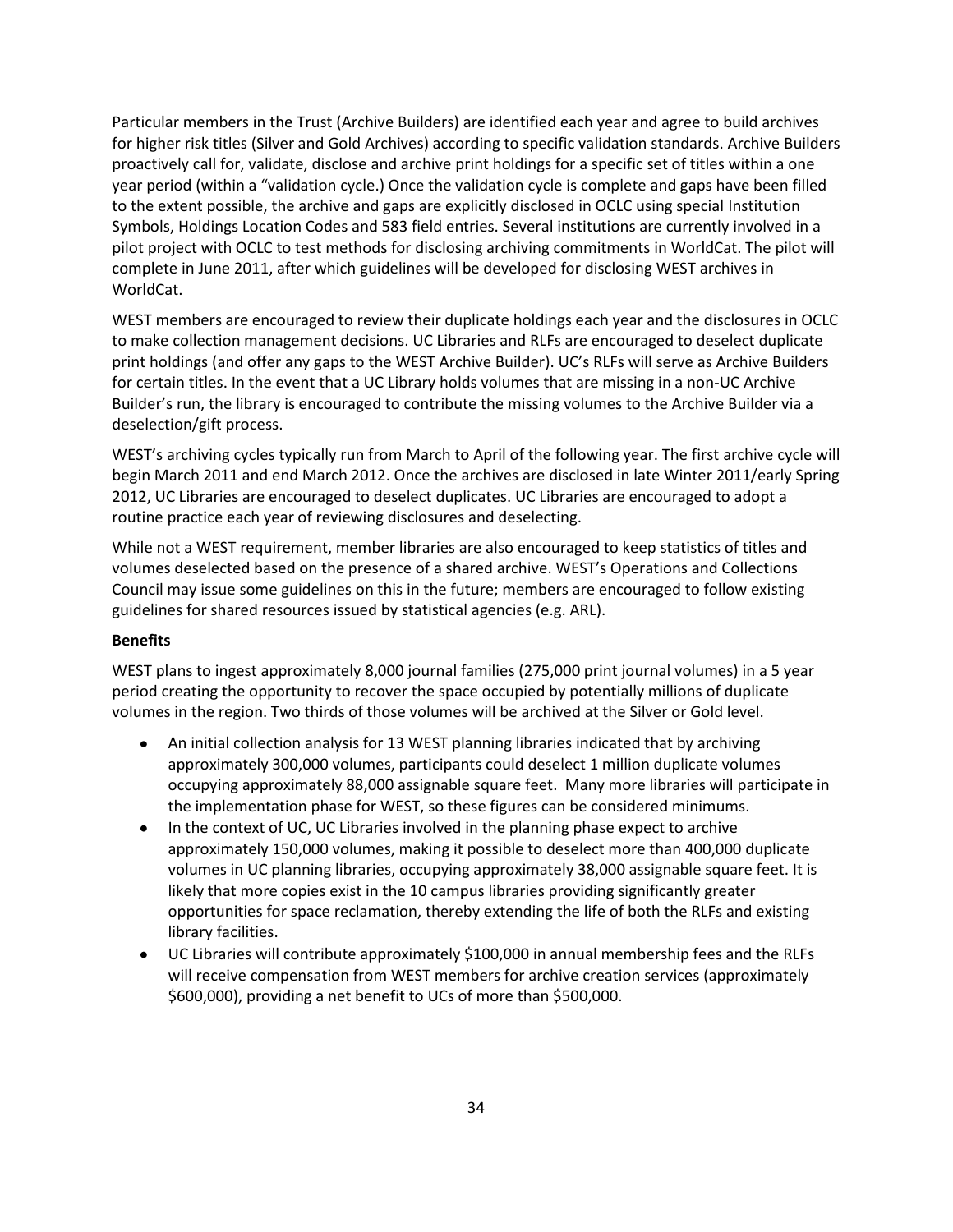## **Table 1: Summary of WEST Archiving and Space Reclamation (13 WEST Planning Institutions)**

| <b>Title Category</b>                                                                    | <b>Estimated</b><br><b>Years</b><br><b>Published</b><br>and Held in<br><b>WEST</b> | <b>Estimated</b><br><b>Volumes</b><br>in WEST | # Volumes<br>to Include<br>In WEST<br><b>Archive</b> | # WEST<br><b>Volumes</b><br>to<br><b>Deselect</b> | <b>Estimated</b><br><b>Library and</b><br><b>Storage Space</b><br><b>Reclamation</b><br>(ASF) |
|------------------------------------------------------------------------------------------|------------------------------------------------------------------------------------|-----------------------------------------------|------------------------------------------------------|---------------------------------------------------|-----------------------------------------------------------------------------------------------|
| 1- Digitally Preserved (Portico, Clockss) (Bronze)                                       | 697,199                                                                            | 611,578                                       | 117,718                                              | 493,861                                           | 42,106                                                                                        |
| 2- Electronically available from publisher but not<br>digitally preserved (Bronze)       | 28,304                                                                             | 24,828                                        | 6,318                                                | 18,510                                            | 1,481                                                                                         |
| 3- Print only, selected full-text available<br>electronically (Silver)                   | TBD                                                                                | <b>TBD</b>                                    | <b>TBD</b>                                           | TBD                                               | TBD                                                                                           |
| 4- Print only, indexing and abstracting only (Gold)                                      | 252,975                                                                            | 221,908                                       | 94,007                                               | 127,901                                           | 10,232                                                                                        |
| 5 - Print only, no electronic access points (Gold)                                       | 159,030                                                                            | 139,500                                       | 36,532                                               | 102,968                                           | 8,237                                                                                         |
| 6 - JSTOR (complete UC JSTOR Shared Print<br>backfiles-Platinum, contribute to an access |                                                                                    |                                               |                                                      |                                                   |                                                                                               |
| archive for AS3+ collections - Silver)                                                   | 434,530                                                                            | 381,167                                       | 47,466                                               | 333,701                                           | 26,696                                                                                        |
| <b>Grand Total</b>                                                                       | 1,572,038                                                                          | 1,378,981                                     | 302,041                                              | 1,076,940                                         | 88,752                                                                                        |

## **Table 2: Summary of WEST Benefits to UC, UC Archiving & Space Reclamation (Planning Institutions: UCSD, UCLA UCB, NRLF, SRLF)**

\* The extent of duplication at all 10 campuses has not yet been analyzed. Opportunities for space reclamation are probably significantly higher.

| <b>Title Category</b>                                | Est. Yrs.<br><b>Publish</b><br>ed/<br><b>Held</b><br>(UC) | <b>Estimated</b><br><b>UC</b><br><b>Volumes</b> | #UC<br><b>Volumes</b><br>to Include<br><b>In WEST</b><br><b>Archive</b> | # UC<br><b>Volume</b><br>s to<br><b>Deselect</b> | <b>Estimated UC</b><br><b>Library and</b><br><b>Storage Space</b><br><b>Reclamation</b><br>$(ASF)*{}$ |
|------------------------------------------------------|-----------------------------------------------------------|-------------------------------------------------|-------------------------------------------------------------------------|--------------------------------------------------|-------------------------------------------------------------------------------------------------------|
|                                                      |                                                           |                                                 |                                                                         |                                                  |                                                                                                       |
| 1- Digitally Preserved (Portico, Clockss) (Bronze)   | 318,229                                                   | 279,148                                         | 51,816                                                                  | 227,332                                          | 18,187                                                                                                |
| 2- Electronically available from publisher but not   |                                                           |                                                 |                                                                         |                                                  |                                                                                                       |
| digitally preserved (Bronze)                         | 13,339                                                    | 11,701                                          | 1,944                                                                   | 9,757                                            | 781                                                                                                   |
| 3- Print only, selected full-text available          |                                                           |                                                 |                                                                         |                                                  |                                                                                                       |
| electronically (Silver)                              | TBD                                                       | <b>TBD</b>                                      | <b>TBD</b>                                                              | TBD                                              | TBD                                                                                                   |
|                                                      |                                                           |                                                 |                                                                         |                                                  |                                                                                                       |
| 4- Print only, abstracting and indexing only (Gold)  | 156,028                                                   | 136,867                                         | 66,968                                                                  | 58,743                                           | 4,699                                                                                                 |
|                                                      |                                                           |                                                 |                                                                         |                                                  |                                                                                                       |
| 5 - Print only, no electronic access points (Gold)   | 104,105                                                   | 91,320                                          | 28,308                                                                  | 63,012                                           | 5,041                                                                                                 |
| 6 - JSTOR (complete UC JSTOR Shared Print backfiles  |                                                           |                                                 |                                                                         |                                                  |                                                                                                       |
| - Platinum, contribute to an access archive for AS3+ |                                                           |                                                 |                                                                         |                                                  |                                                                                                       |
| collections - Silver)                                | 122,326                                                   | 107,304                                         | 1,720                                                                   | 76,762                                           | 9,786                                                                                                 |
|                                                      |                                                           |                                                 |                                                                         |                                                  |                                                                                                       |
| <b>Total for Five UC Planning Institutions</b>       | 714,027                                                   | 626,339                                         | 150,755                                                                 | 435,607                                          | 38,494                                                                                                |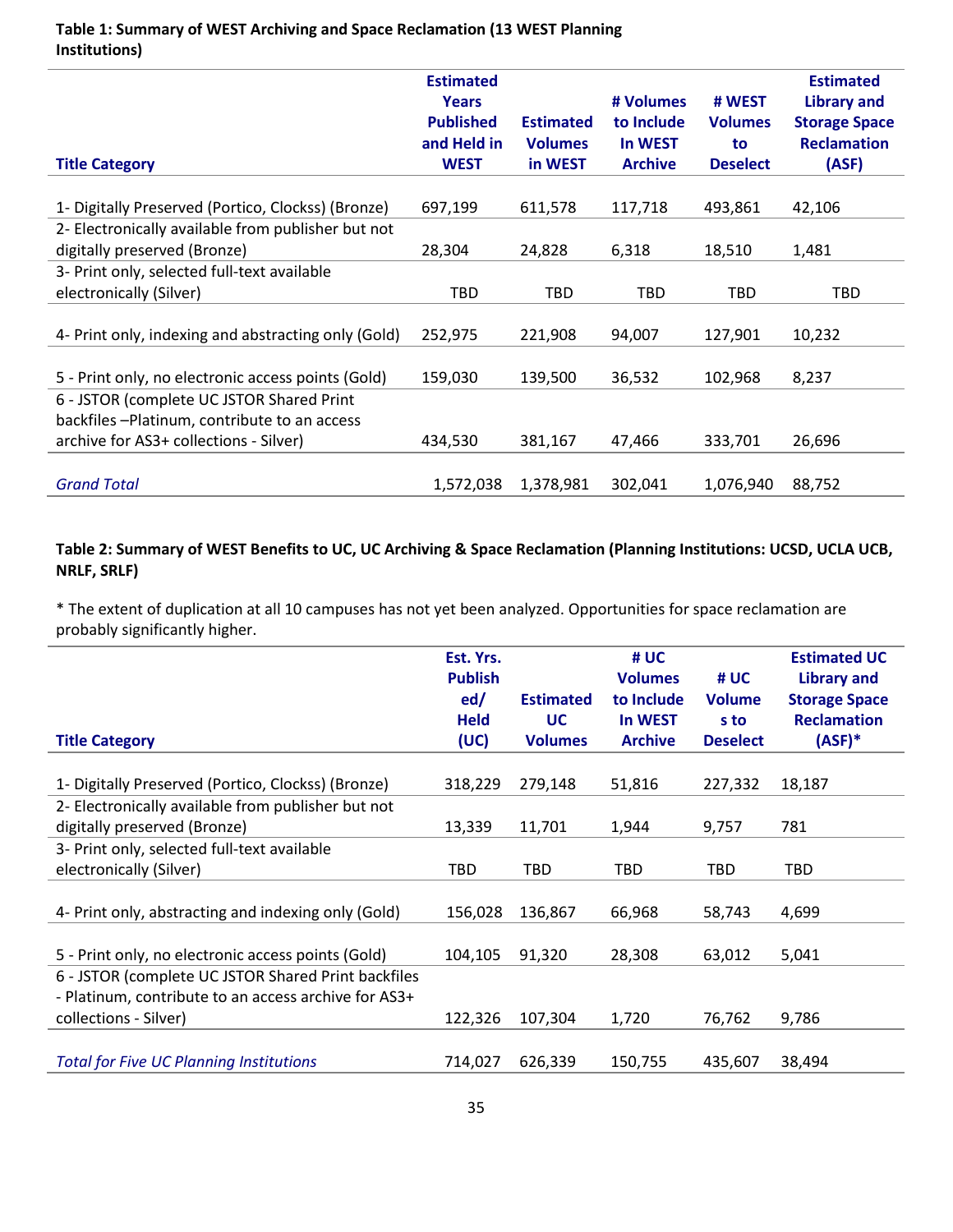## **Challenges**

- Deselection will likely occur at a different pace at each institution, depending upon local resources
- For UC, there will be some (minimal) cultural shift to include WEST holdings in periodic holdings reviews for deselection; such reviews could be coordinated locally with reviews of JSTOR holdings

## **Extramural partners**

The Western Regional Storage Trust is a distributed retrospective print journal archiving service. More than fifty (50) research libraries are expected to participate in the Trust. This recommendation is made possible by the coordinated efforts of WEST members.

## **Transformative Potential**

The Western Regional Storage Trust will not only transform the physical footprint of member libraries and storage facilities, but also serve as a model for other regional library networks.

## **Dependencies, related recommendations or initiatives**

This recommendation is not dependent on any other but is related to the recommendations for 1) deselecting Bronze Archives and 2) adopting a general practice of contributing holdings for JSTOR and WEST.

#### **Timeline and Activities**

| Until June 2011 | WEST/OCLC Pilot to disclose shared archiving commitments in OCLC                                                                                                                                           |
|-----------------|------------------------------------------------------------------------------------------------------------------------------------------------------------------------------------------------------------|
|                 | June -December 2011 WEST Archive Holders and Builders create local holdings records and disclose<br>holdings in WorldCat, some Silver and Gold archives may not be disclosed until<br>later in the Spring. |
| April 2012      | First WEST Archiving Cycle concludes                                                                                                                                                                       |
| Spring 2012     | Campuses review WEST disclosures for Silver and Gold Archives and make<br>collection management decisions                                                                                                  |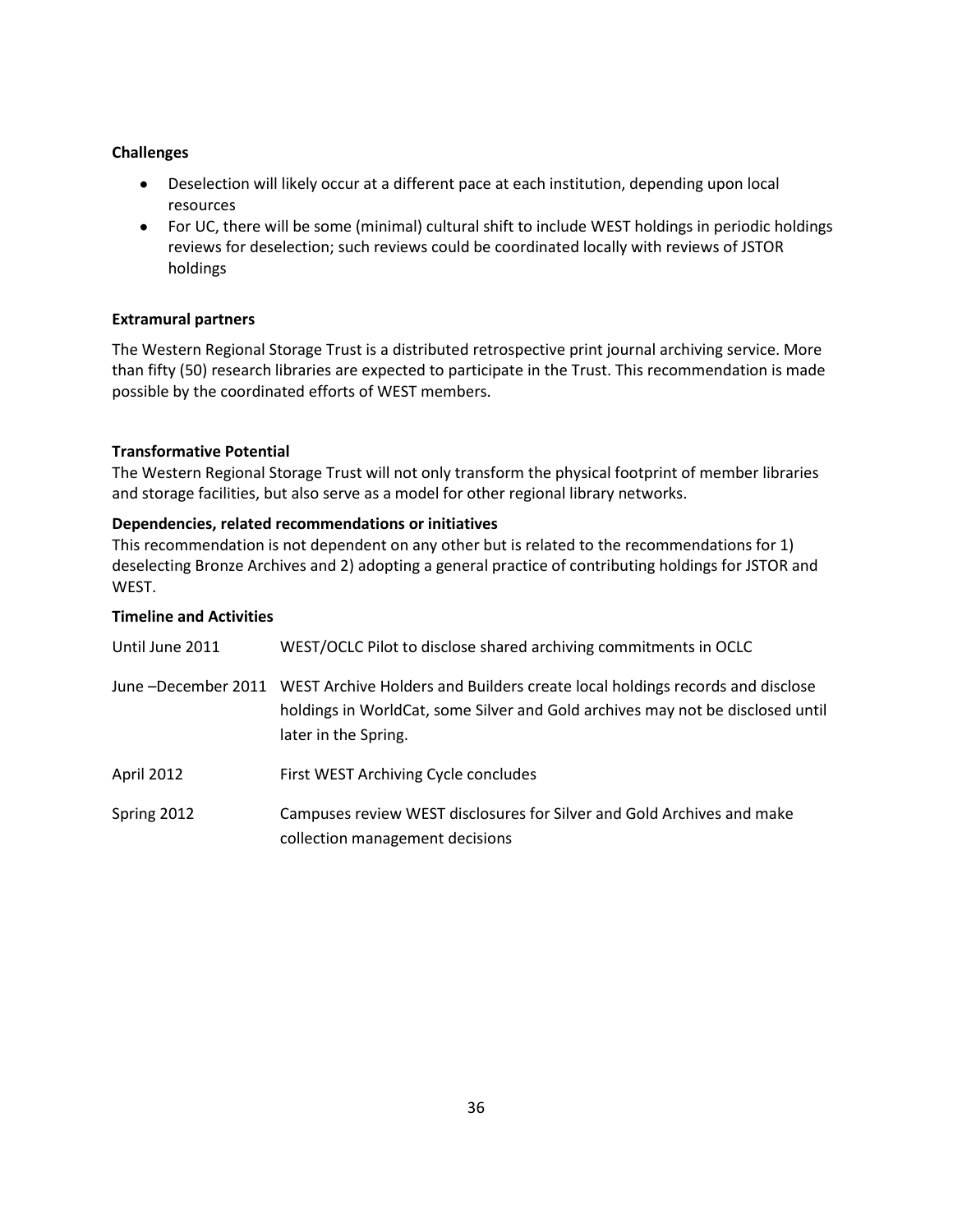## <span id="page-36-0"></span>13. Campuses adopt an annual practice of deselecting print duplicates as shared print in place resources are disclosed

#### **Where we are now**

- UC Libraries have not yet implemented a model to identify local retention commitments to shared print in place
- UC Libraries are reluctant to withdraw print duplicates without identification of regional retention commitments

## **Where we want to be**

- Reduction of duplication within existing campus collections
- Add more years to the stack capacity of campus libraries
- Add capacity for campuses to facilitate repurposing of space
- Add capacity for campuses to accommodate Shared Print in Place
- Library space valued as "capital outlay avoided" through progressive downsizing of local print collections

## **Recommendation**

The task force recommends a flexible approach for campuses to identify Shared Print in Place commitments. Various sources could be used for disclosure (e.g. WorldCat, assembled lists from UC Bibliographers Groups or the Shared Print Coordinating Group (SPCG), vendor visibility tools).

Campuses may identify duplicate volumes that should be *intentionally* retained in order to support current local research needs. The remaining volumes will be withdrawn according to established local policy.

Campuses are asked to keep statistics of titles and volumes deselected based on the presence of Shared Print in Place commitments.

## **Benefits (pros)**

- Space recovery
- Cost avoidance
- Facilitate a redirection of library resources

## **Challenges (cons)**

- Operating costs associated with verifying and processing duplication
- Elimination of duplicate copies imposes additional operating costs for intercampus delivery of materials to library users